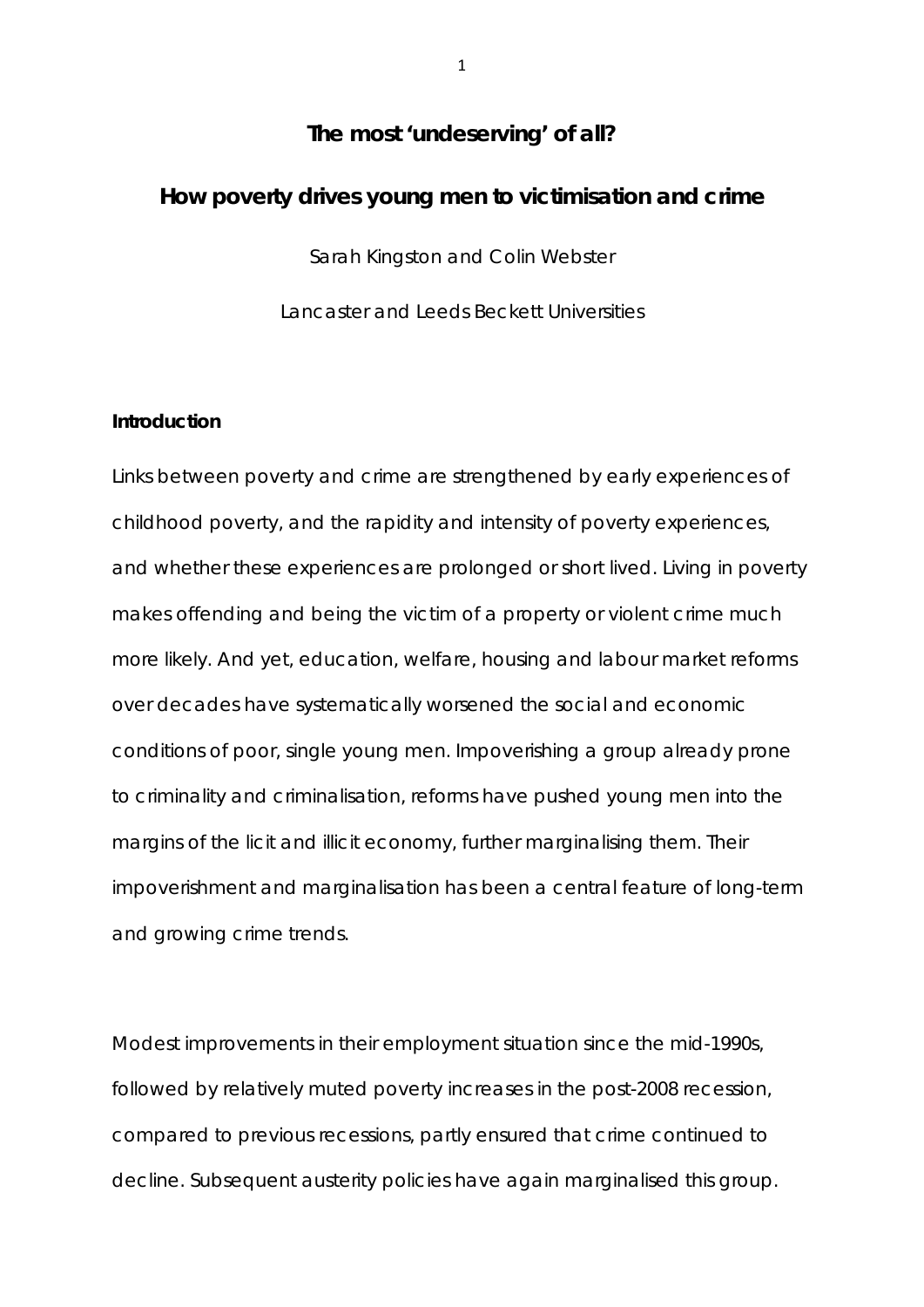Since the 2008 recession, young single men living in poor areas have seen the most rising hardship. The article argues that successive governments have been unwise to neglect the poverty of unemployed and underemployed, single young men into young adulthood. Their comparatively unfavourable treatment (as the most 'undeserving' of the 'undeserving poor') has impoverished a group renowned for being crime-prone, making it more likely they find 'solutions' to their poverty in crime.

The article furthers conclusions from our comprehensive review of the evidence about the impact of poverty on crime commissioned by the Joseph Rowntree Foundation (Webster and Kingston 2014a). A repeated pattern emerged from this review that pointed to the poverty effects on working class young people of long-term policy changes in welfare, housing and employment. This relationship between growing youth poverty and policy took a turn for the worse with growing youth unemployment from the 1970s. We believe that the history of this relationship in Britain shows an adverse and cumulative effect from 1980 to the present.

The article argues from this broad approach that the worsening of young people's social conditions resulted from their cumulative and systematic impoverishment over the whole period. In profoundly changing their routes to independence poor young men's criminal involvement was inadvertently hastened and encouraged. The article asks why then, if poverty and crime rates among poor young men are so aligned, why crime has continued to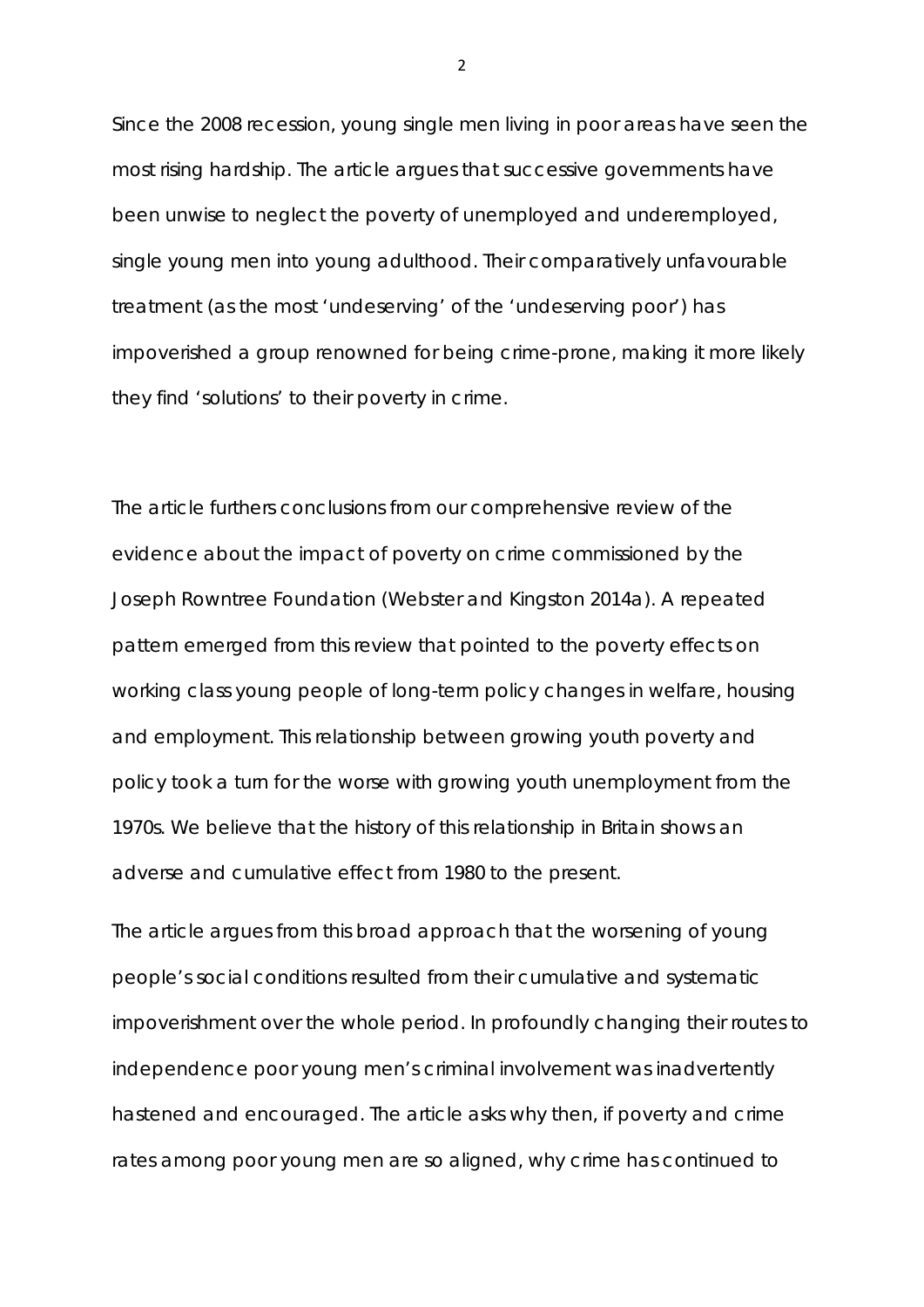decline in the recent period while poverty increased after the 2008 recession. The article concludes with a discussion about the prospects of poor young men and their involvement in crime under 'austerity'. The considerable ground covered, reflects the articles origins in a wide ranging historical review of evidence linking poverty and crime, and the strengthening of this relationship found over time for some groups of young men. Overall, in cataloguing increasingly punitive welfare and work policies targeting poor young men, policy is revealed to be malign.

#### **The evidence linking poverty and crime**

Sometimes popular and academic parlance agree that those who live in poverty are more likely to be the victim of crime and offend. After all, in Britain the majority of those arrested and imprisoned have experienced poverty. At other times thinking has strongly contested the idea that poverty alone in some straightforward way causes crime on the basis that most poor people are law abiding and eschew law breaking. We reviewed the academic research delineating the nature of the supposed relationship between poverty and crime, the mechanisms involved, and the groups effected. From this we concluded that although the relationship between poverty and crime is not always direct, living in poverty makes offending and being the victim of crime much more likely. We were struck by how regularly the most crime prone group are poor single young men. Despite their susceptibility to crime we were also struck by their worsening conditions and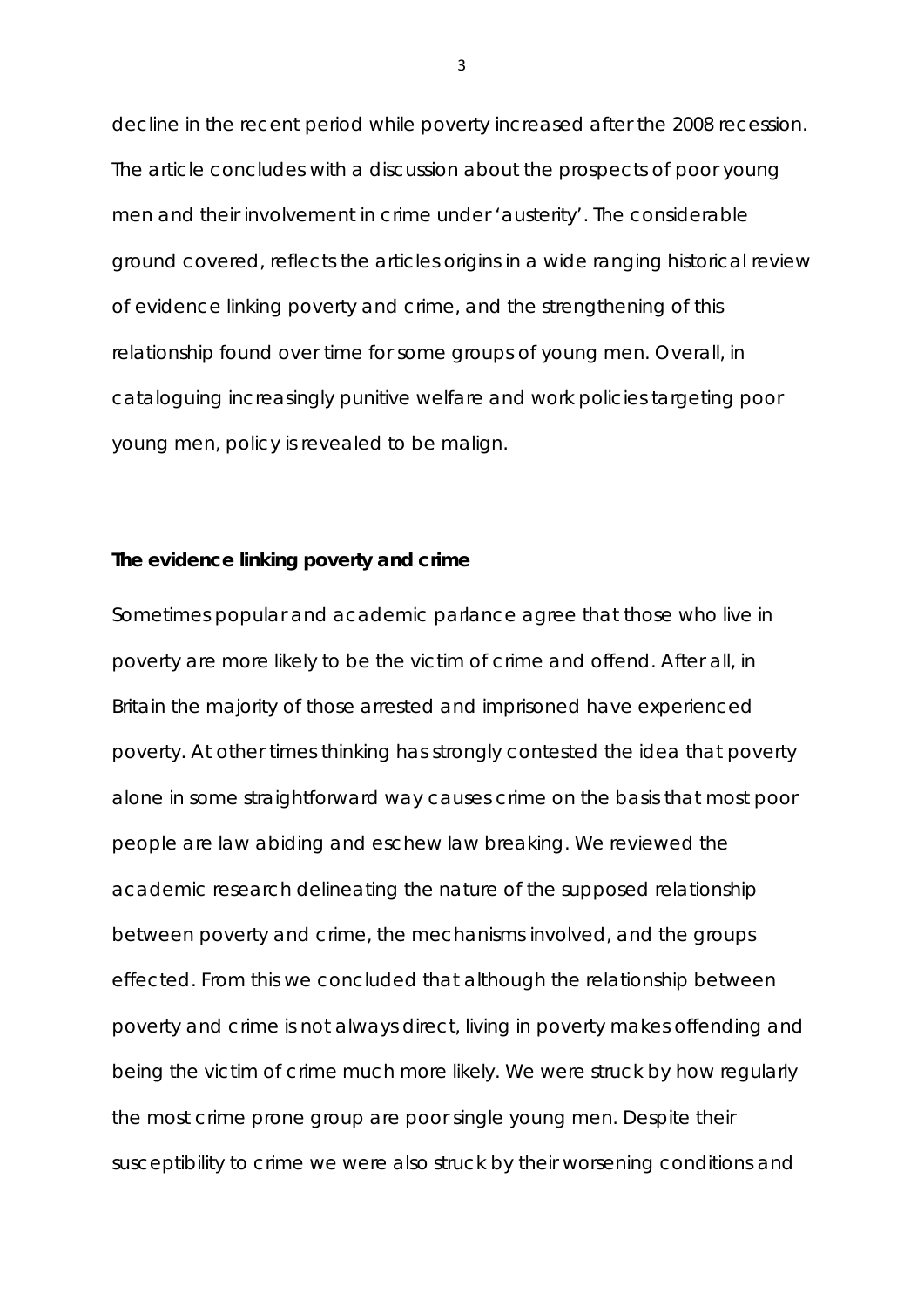impoverishment as a group over much of the last thirty five years (Webster and Kingston 2014a, 2014b). As economic recessions became more frequent, youth poverty and unemployment grew in intensity and duration. The growing research interest in the impact of poverty on crime was able to capture, with the benefit of hindsight and the application of longitudinal perspectives, hitherto unknown levels, longevity and concentrations of poverty and crime relationships. Studies of this relationship occurring among cohorts who had experienced poverty whilst growing up in earlier periods tended to conclude that the impact of poverty on crime was weaker than studies conducted over later periods. There was something about the quantity and quality of poverty experiences that had changed leading to the likelihood of more adverse, anti-social poverty outcomes such as delinquency and crime.

Earlier studies of the impact of poverty on crime among children and young adults growing up before the onset of mass youth unemployment usually found an inconclusive or weak relationship between poverty and crime (Tittle and Meier 1990, Sampson and Laub 1993, Wright et al 1999, Tittle et al 1978, Tittle 1983, Rutter and Giller 1983). The first studies to capture the emergence of mass youth unemployment and poverty during the 1980s and early 1990s, found that violent and property crime were associated with absolute and relative poverty and economic inequality (Kawachi et al, 1999; Kennedy et al, 1998; Messner, 1989). These studies were more likely to find a strong and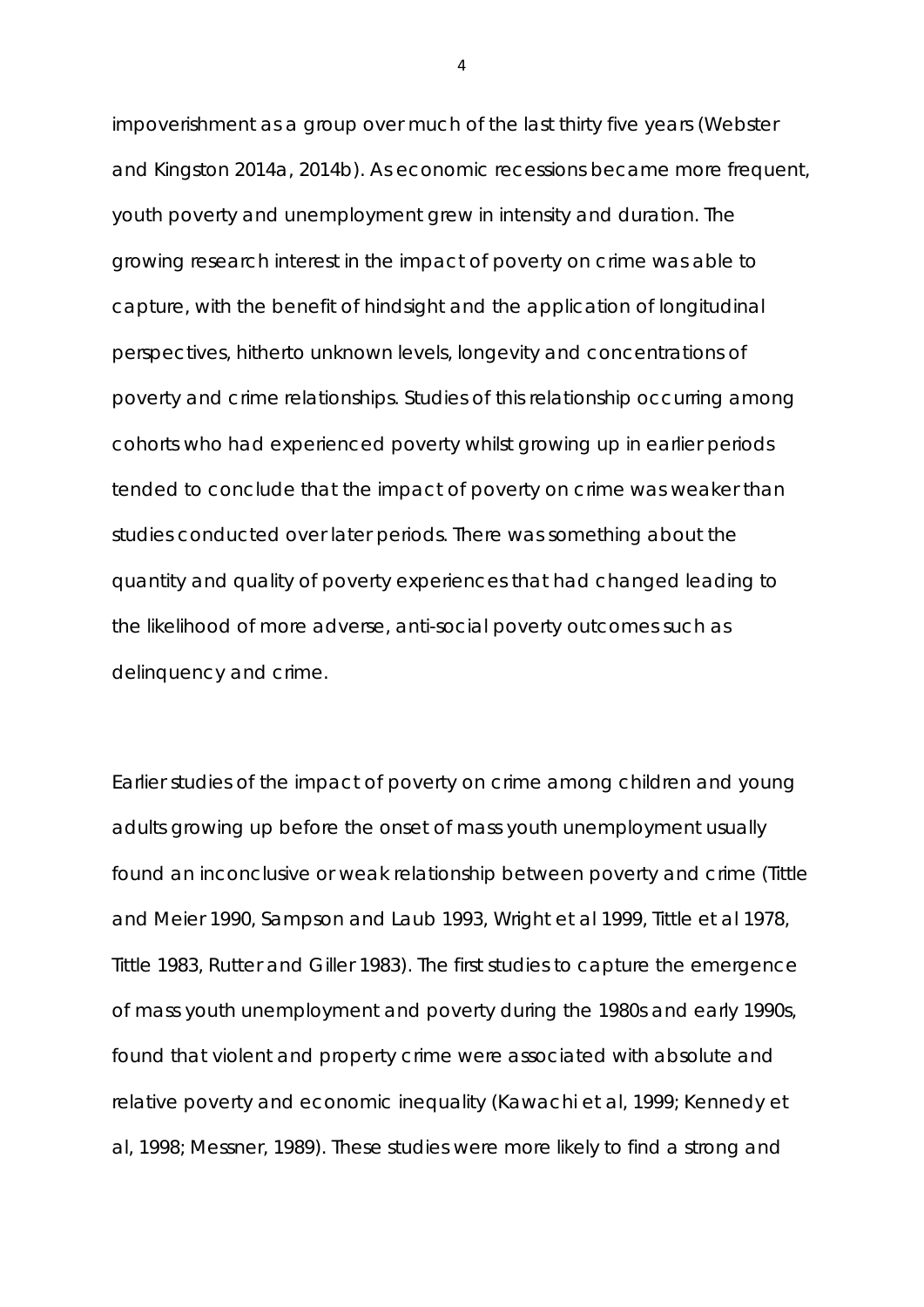direct relationship between poverty and offending, particularly the impact of childhood poverty and the effects of growing up poor on later persistent youth offending (Braithwaite, 1981; Jarjoura et al 2002; Hay and Forrest, 2009; Bjerk, 2007).

Longitudinal approaches followed children growing up in poverty finding that adverse family, individual, school, and peer factors, associated with poverty, increased individual susceptibility to crime. The longer a young person lives in poverty the more likely they are to engage in delinquent behaviour (Fergusson et al 2004, Wright et al 1999, Jarjoura et al 2002). It is the longevity and recurrence of poverty that adversely influences family processes causing disruption and emotional stress. Long-term poverty influences the resources and therefore opportunities available to children and young people and their emotional security, and has the strongest impact on criminal involvement (Skardhamar 2009, Bottoms et al 2004). Crises of unemployment during economic recessions polarizes the poor into offenders and nonoffenders, felt most severely by those with the lowest level of resources and the most structural constraints due to their criminal involvement (Nilsson et al 2013, Verbruggen et al 2012, Hallsten et al 2013, Bottoms et al 2004). Finally, economic recession and mass unemployment concentrate crime spatially. For example, 42 percent of all burglaries happen to 1 percent of all homes principally those belonging to the poor and/or single parents (Budd 2001). Poverty remains the most important and direct influence on neighbourhood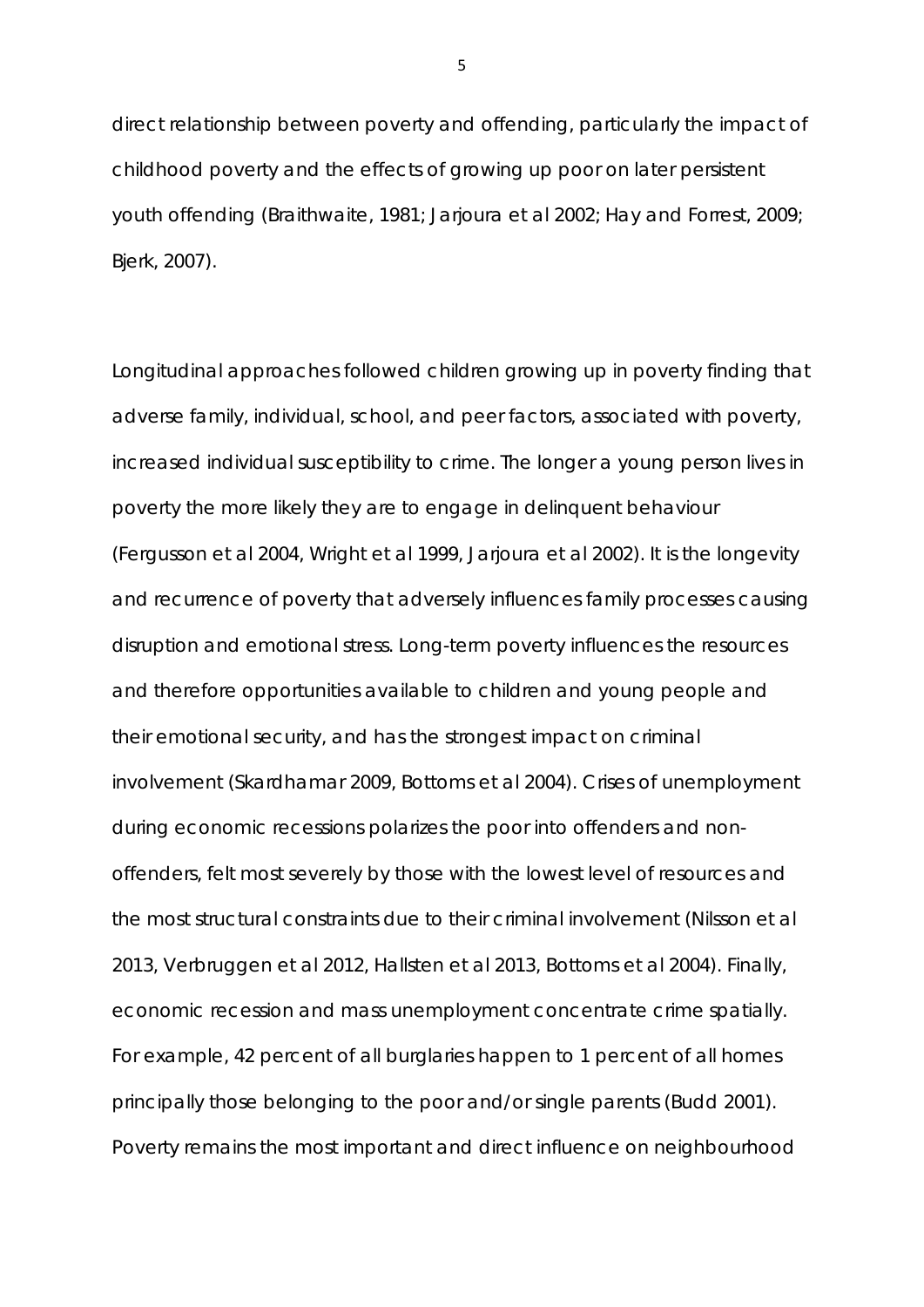violent crime, and poverty rather than neighbourhood cohesion has the strongest relationship with crime rates (Hooghe et al 2011, Bruinsma et al 2013, and Sutherland et al 2013). Indeed the most striking and consistent relationship between poverty and crime across many different settings is that poverty predicts area homicide rates (Pridemore 2011).

# **Impoverishing young men**

The growing interest in the impact of poverty on crime emerged around 1980 at a time of unprecedented increases in poverty and unemployment, accompanied by steep rises in the crime rate. As we have seen, studies were more interested in whether unemployment and poverty caused or correlated with crime in a general sense, rather than with identifying the particular social groups effected. In Britain, *youth* unemployment in 1980 rose more than it had in the previous ten years put together (MacDonald 2011). Of course the coincidence of rises in poverty and crime did not mean they were necessarily linked. After all, the quadrupling of crime between 1957 and 1977, occurred *before* the rise of discernible large scale youth unemployment occasioned by the economic recessions of 1978-84 (Willis et al 1988, Tombs 2014). There were though some striking historical markers in long-term trends in youth wages, welfare and crime. While the 1950s recorded some of the lowest levels of recorded crime in Britain's history, over this period the wages of the young rose 83 percent. Pockets of 'forgotten' poverty certainly existed from the 1950s to the 1970s, yet it is instructive that Unemployment Benefit rose in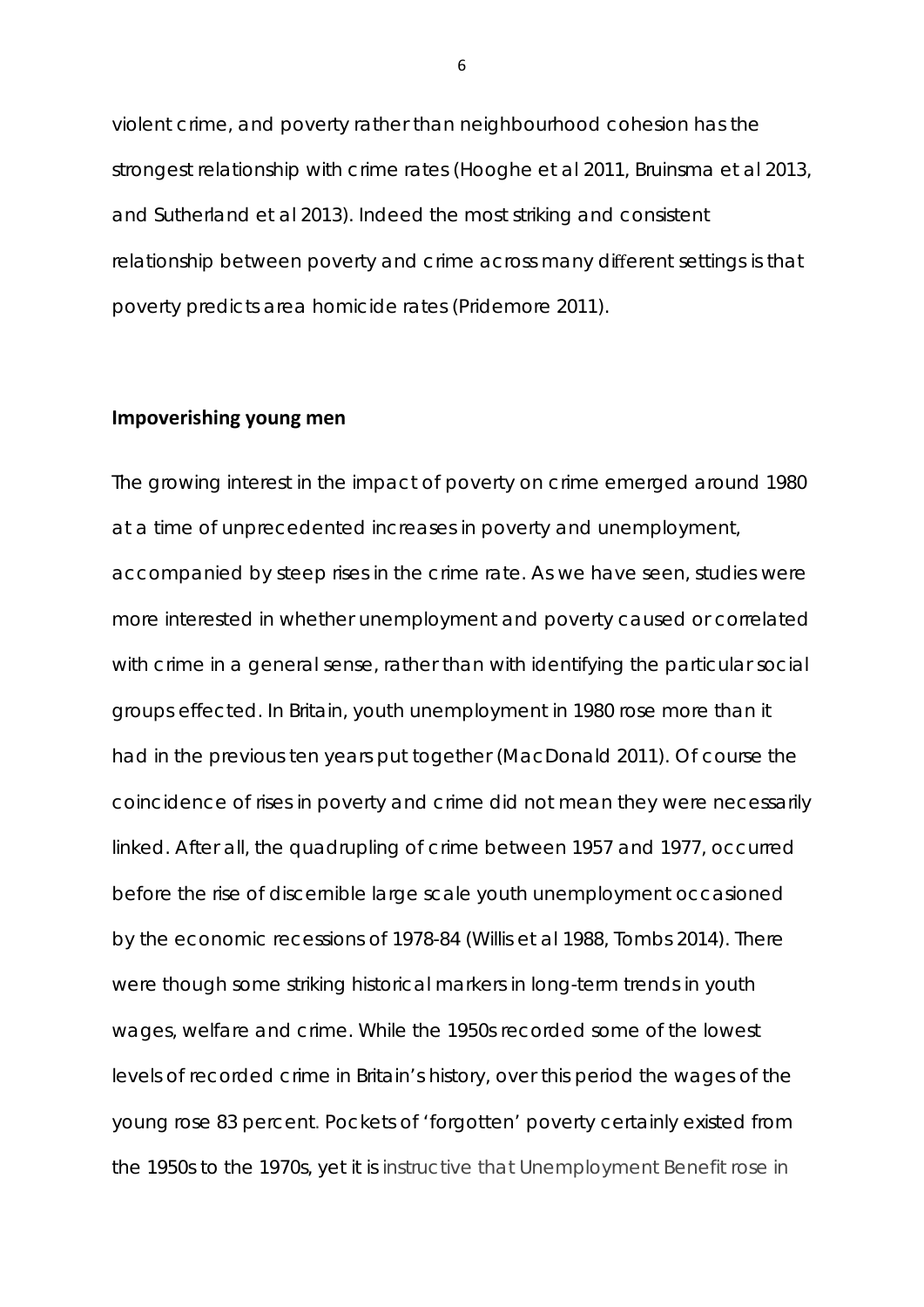real value from 1948 to 1978, then very significantly declined in real value from 1978 to 2008 (Atkinson 2015). In the past, Unemployment Benefit (now Jobseeker's Allowance), has been a mainstay of survival for single young men without children suffering the hardships of unemployment.<sup>[1](#page-6-0)</sup>

It would be wrong to think of the period before 1980 as a 'golden age' for working class young people's transitions from school into the labour market. Before 1980 35 percent of male school-leavers went into apprenticeships, youth wages were still protected by Wages Councils, and a semblance of youth welfare protections still existed. But not all was well. It was a time of crises in youth unemployment and growing youth crime (Hall et al 1978, Vickerstaffe 2003). It would be equally wrong to bracket all young men together under some generic age and 'masculinity' as the basis to explain poverty and crime. Reflecting on Thatcher's legacy, Dorling (2014) reminds us that a young man brought up in relative affluence outside the urban cores of the North, Wales, Scotland or Northern Ireland, might have thought that the 1980s and 1990s had been a great economic success, especially if the place

<span id="page-6-0"></span> $1$  According to TUC estimates, over the long-term unemployment benefits for all groups have declined. If Jobseekers Allowance (JSA) had been increased in line with earnings over the previous 30 years, the rate for a single person over twenty-five years of age would have been £113.26 in 2007, as opposed to £59.15. Increasing JSA in line with earnings just since 1997 would have meant payment of £75 a week in 2007. Single people aged 25 and under have seen the largest and fastest decline in the real values of their benefits over time. In 1999, the minimum income needed for healthy living by a single working man aged 18-30 in the UK was estimated at £131.86 per week. At the time, the relevant rates of Income Support and Jobseeker's Allowance were £40.70 for young people and £51.40 for over 25s. More recently, a single person in the UK needed to earn at least £14,400 a year before tax in 2010, to afford a basic but acceptable standard of living. And yet a single person who in 2000 could afford a minimum basket of goods and services, would be £19 a week short of being able to afford the same basket in 2010 – a fall in living standard of over 10 percent (TUC 2013).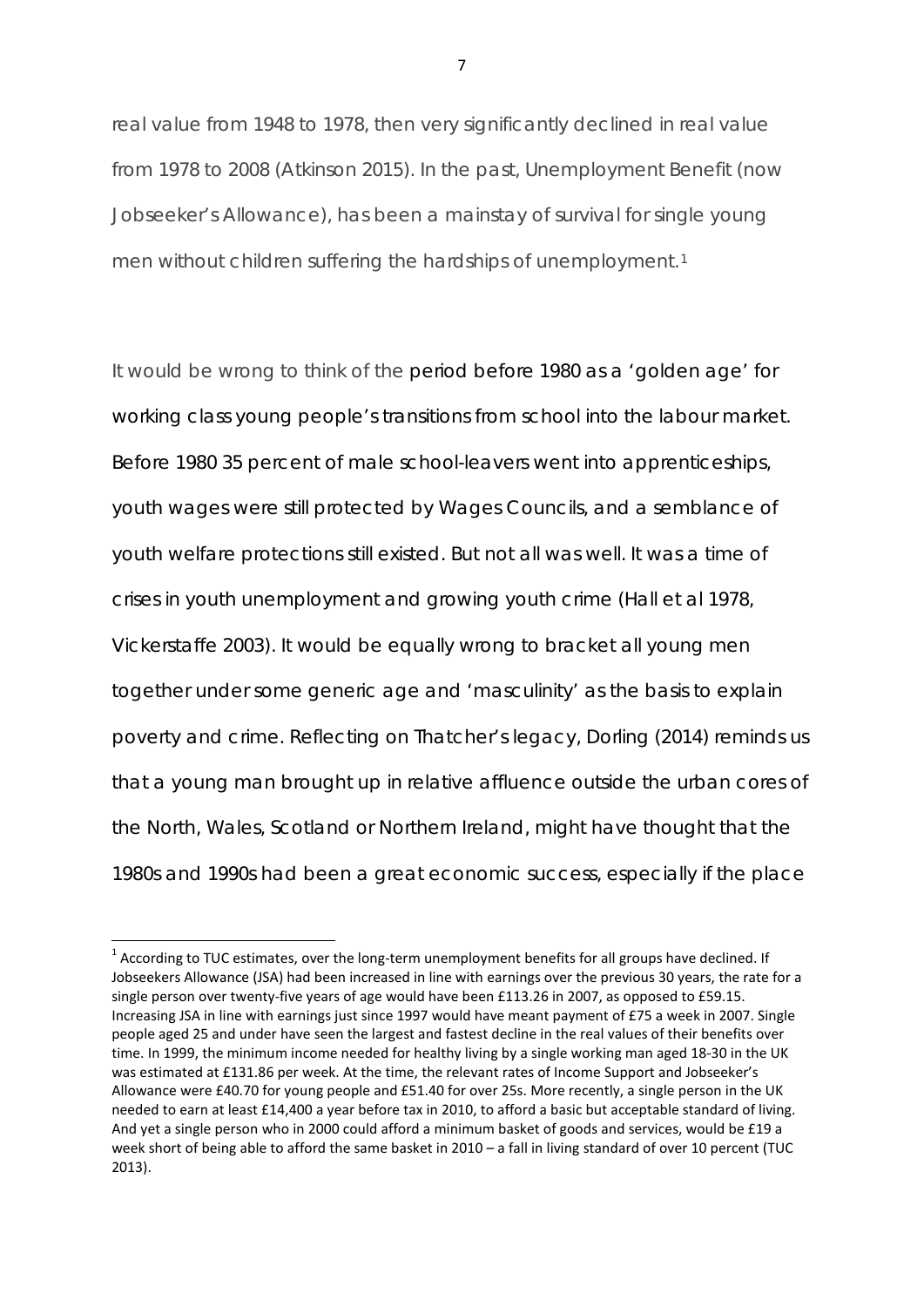of their upbringing was London and the South East. To lose sight of these different experiences of young men according to their time, place and class ignores the specificity of the experiences and position of poor young men (Grover 2008). Relationships between the wider economy, poverty and youth crime are not straightforward.

The widespread and systematic impoverishment of working class young people, abetted by work and welfare reforms, was first felt in areas of traditional industry. Willis et al's (1988) close-up study of the social experiences and economic conditions faced by young workers in Wolverhampton in 1983 and 1984 set the stage and gave a focus to the growing effects of work and welfare changes on youth and young adult poverty over the next decade. The experiences and conditions described then became defining features of young people's subsequent transitions from the 1980s to the present, as do the policy responses to youth poverty. At the time of the study a third of 16-24 year olds living in Wolverhampton had no work, most had been unemployed for more than six months, and some would never work again. About a third of Wolverhampton's young people were living in poverty. It is around this time and in these sorts of places that the welfare assault on, and impoverishment of, poor young people began. Eighteen to twenty year olds who lived at home were the victim of the first cash cut in Social Security Benefit since the Welfare State began. Much worse was to follow over the course of the 1980s.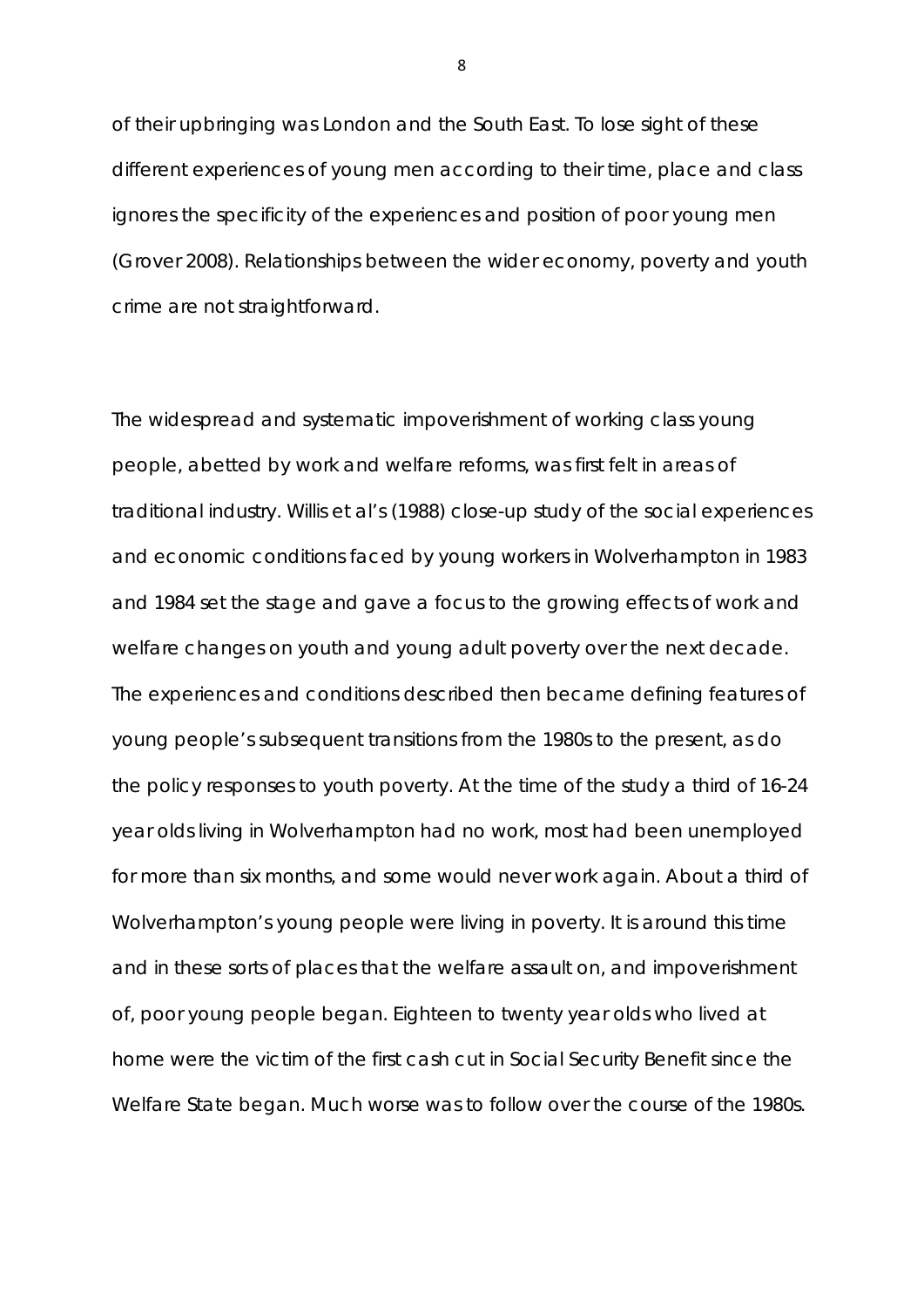The Wolverhampton Study (Willis 1988: xix), based on a survey and interviews with young people, concluded,

There are a few 'deserving' poor and they have to be helped. But there is something else in mind for the 'undeserving' poor – which certainly includes the young unemployed. They must be forced into work motivation and work discipline and be made accustomed to poverty level pay in order to supply the ready, cheap workforce necessary for local economic revival. Recipients of welfare must be willing to demonstrate their moral fibre (work readiness) by undertaking some make work job or apparent training in order to receive their 'pay'.

Coercive measures targeted the young unemployed seen in the withdrawal of benefit for all under 18s; a compulsion to attend Youth Training for two years; the lowering of Benefit rates for the under 25s and the withdrawal of special payments; the drastic curtailment of rent and rate rebates; compulsory six monthly job interviews for the unemployed with loss of benefit for those not attending; and the removal of the right to attend Further Education for up to 21 hours without losing benefit. All these reforms deliberately aimed to impoverish unemployed young men. Blame for growing youth poverty was placed on the failure of their families to support them (Walker 2014). By lowering their income support and raising their contributions to family rent costs, independent living for this group became difficult if not impossible (Hill and Walker 2014). Until 1985 youth poverty was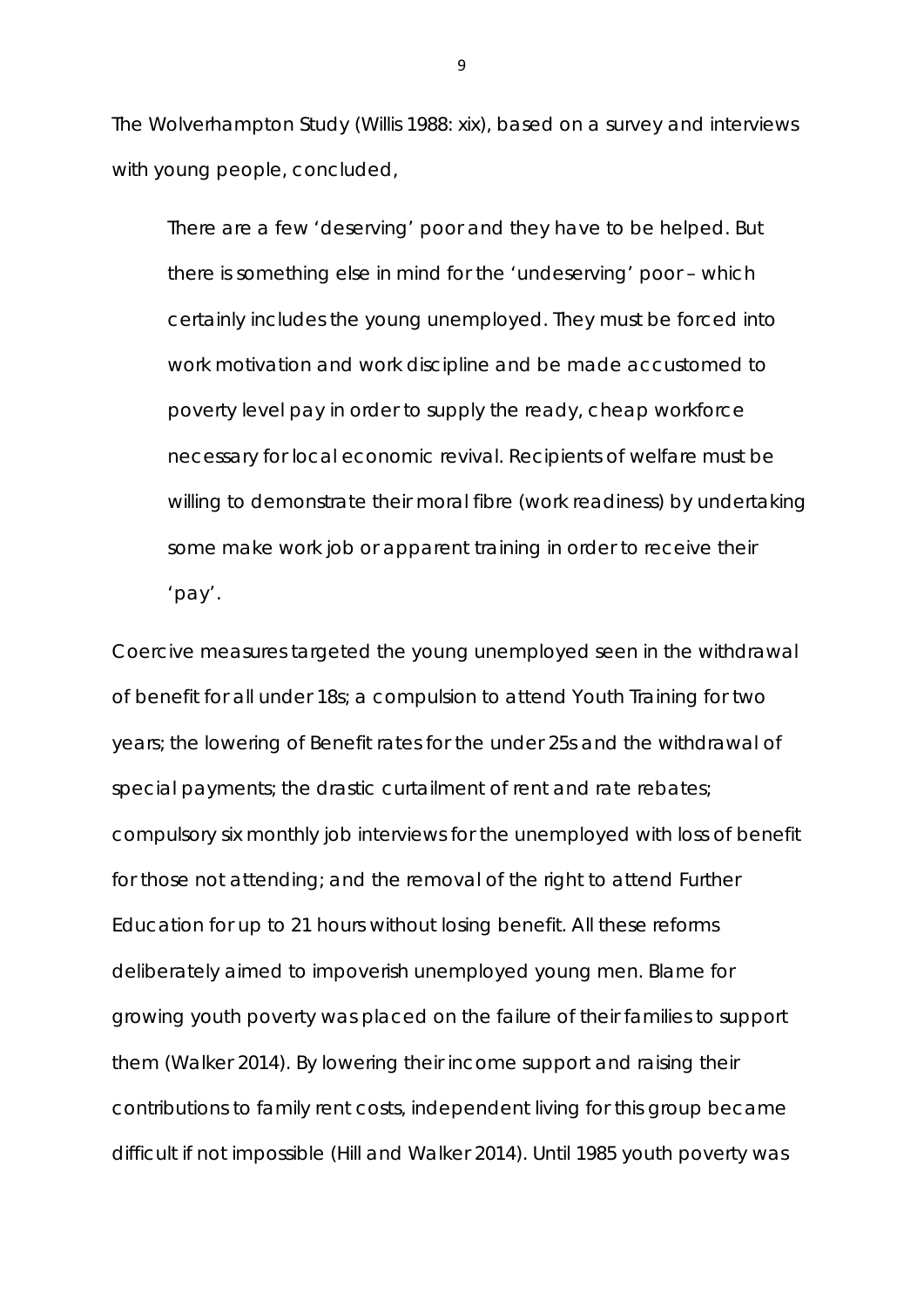the result of an explosion in youth unemployment. After 1985 youth poverty and homelessness was due largely to government policies and 1987 saw the start of more radical changes (Hill and Walker 2014, Farrall and Jennings 2014). Earlier losses of income support and housing benefits for 16- and 17 year-old claimants, and reductions for 18-24-year-old, were compounded by the 1988 Social Security Act, which increased homelessness amongst those aged 16-18, and corralled poor young people together in 'sink estates' (Carlen 1996, Farrall and Jennings 2014). When Unemployment Benefit was re-titled Jobseeker's Allowance in 1995, the rate was lowered again for those under 25-years-old. Difficulties were particularly sharp where their families of origin do not have the financial means to support young adults or they are estranged from their families. These conditions are particularly likely to occur amongst those with a significant history of adolescent offending, who will inevitably often find themselves looking for accommodation in the shrinking 'social housing' sector (Farrall et al 2010).

# **Poor young men's changing routes to independence**

As family poverty increased from the beginning of 1980 and children were more likely to be living in poor households – by 1997, 25 per cent of households were living in poverty – cohort studies show that childhood poverty became even more strongly associated with low-paid work and unemployment later (Jones 2002). Young people's lives have irrevocably changed over the past thirty five years. Comparing those reaching aged 25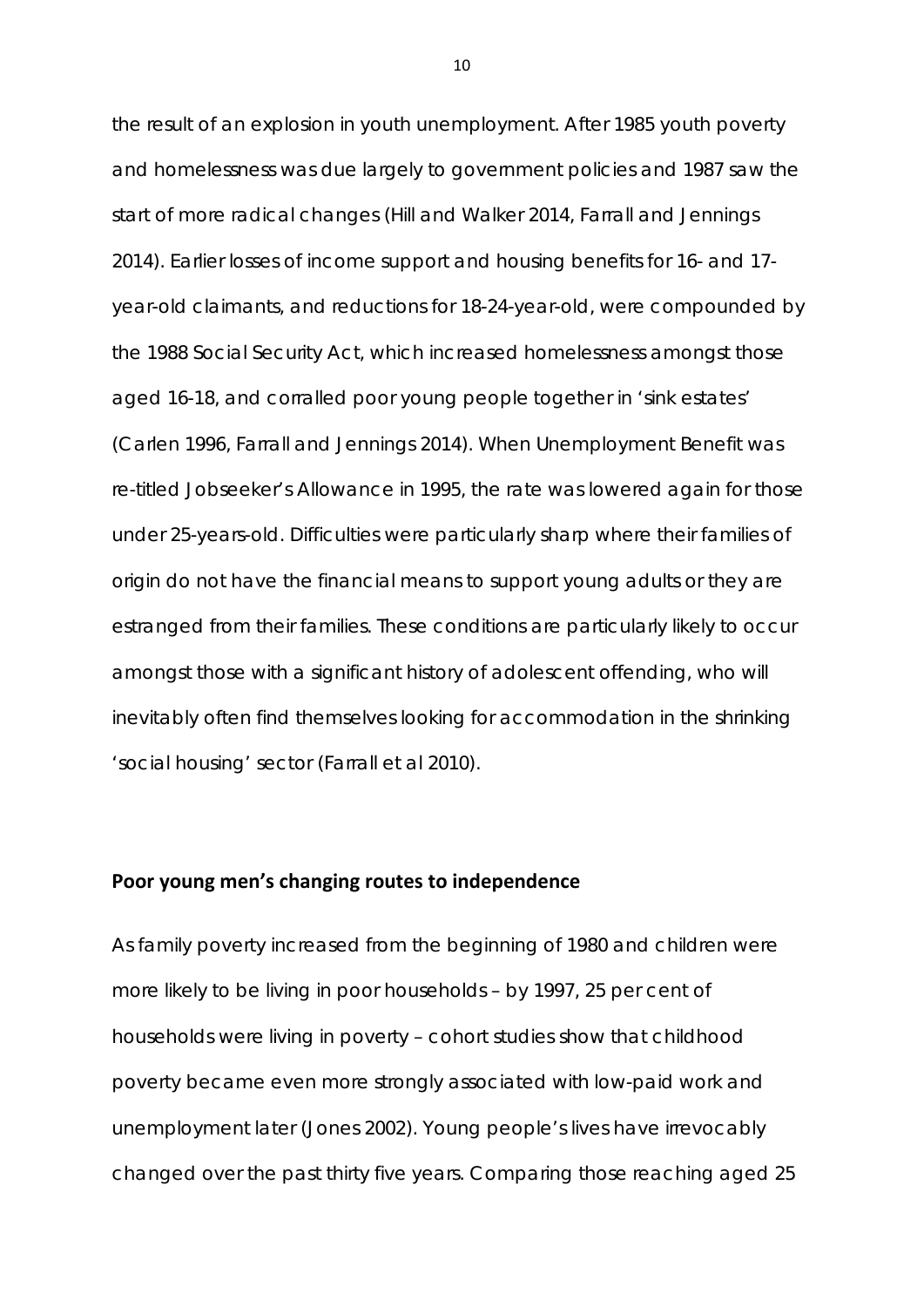in 1983 and those reaching this age in 1995, youth poverty has worsened and a widening gap has opened between the unqualified and qualified polarizing young people, compared to the experiences of young people born in the 1960s.

If British young people born in 1958 struggled to emerge from recession in the early 1980s. Those born in 1970 had come through a second recession in 1995 to find their prospects dramatically altered separating these two groups. Comparing the two groups of young people between the ages of 16 and 26, well over half the young people born in 1958 left school at the minimum age in 1974, mostly moving into jobs and apprenticeships. By 1986, the youth labour market in many parts of the country had collapsed, and school leavers faced a mixture of youth training schemes, casual jobs or unemployment. Experience of poverty as a child had a greater adverse influence on the earnings of young adults born in 1970 than those born in 1958. The relatively secure niches in jobs or apprenticeships that still existed for school-leavers in the mid-1970s had disappeared by the mid-1980s, leading to a less assured position in the adult labour market. Those born in in poor households in 1970 were much more likely to be unemployed or out of the labour force in their early 20s, or to be found more frequently in low-paid jobs. Even when education was taken into account a penalty attached to poverty in childhood remained and increased over time (Bynner 2002). Early schoolleavers have been marginalised as traditional craft apprenticeships for young men have been largely replaced by service sector occupations (hospitality,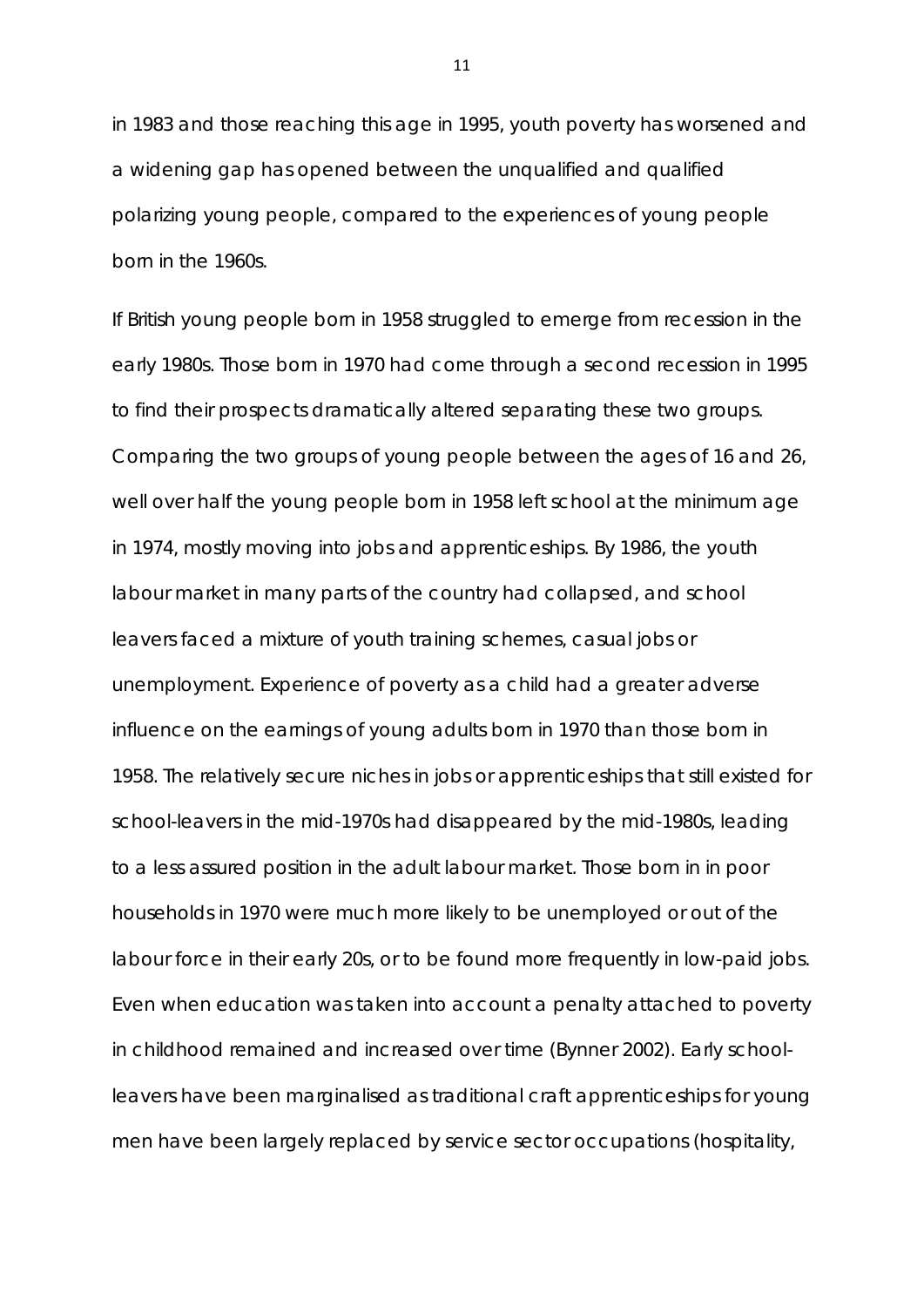catering and caring) often part-time and on relatively low pay. They are worse off and comparably poorer compared with the situation of young people 25 years earlier. In addition, the earnings of young people, relative to those aged over 25 years, have declined dramatically over the period (Bynner 2002).

# **Why has crime declined while poverty increased?**

We have established that unemployment and poverty is positively and strongly associated with the rate of acquisitive crime in Britain, and elsewhere, and that virtually all recent studies find a strong relationship between dramatic increases in inequality, poverty and violent crime. Previous recessions such as those that occurred during the 1980s and early 1990s, saw dramatic if delayed increases in crime and the impact of unemployment and poverty on rises in crime rates. The 2008 recession is different. This time around there have been far fewer lost jobs than there were in the 1980s and 1990s recessions with something like half of the fall in employment seen in the 1990s. More important still, it was the lengths of very high unemployment rates for a decade in the 1980s and 1990s downturns that differentiates then and now (Clarke and Heath, 2014). It is the duration and the depth (as well as the rapidity with which it occurs) of unemployment and associated poverty that probably accounts for the greater impact of poverty on crime. In the downturn begun from 2008 we have seen a less dramatic effect on employment rates and the beginnings of improvement only five years on.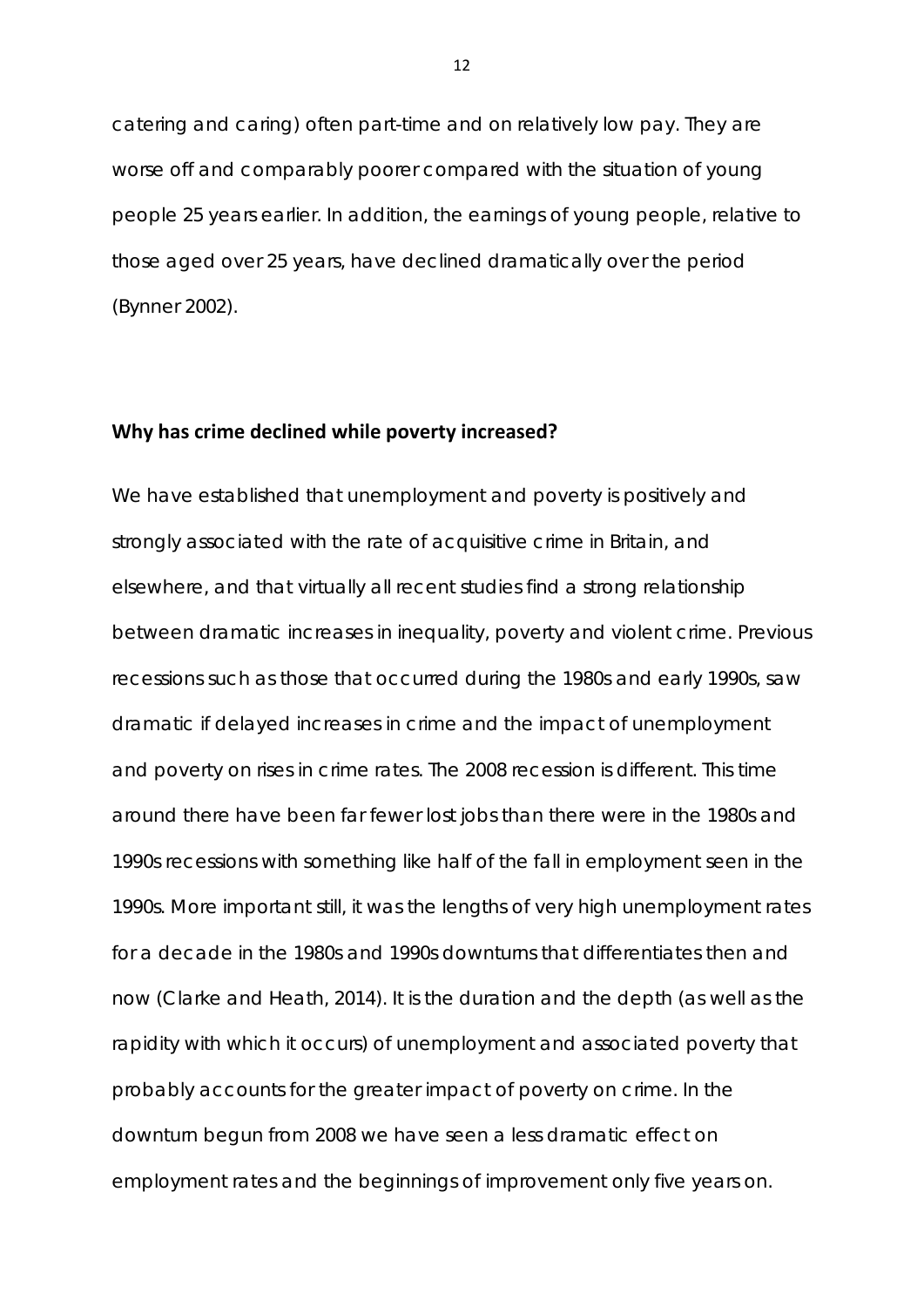We argue in fact argue that the recent divergence between continuing and dramatic drops in property and especially violent crime, and rising levels of poverty resulting from the 2008 financial crisis, actually supports and strengthens an established link between poverty and crime. It should be remembered that this recession is different to previous recessions, in that unemployment peaked at the end of 2011 at 2.7 million, and fell to 2.5 million in 2013. The question now is the nature and quality of this new employment (Lanchester 2013). Of course, these effects are strikingly variable across places and in the sorts of jobs that have become available, with some localities returning to 1990s levels of unemployment, and many of the new jobs are part-time, low waged and insecure. The gradual cumulative disadvantage over decades seen in deindustrialisation from the 1960s and 1970s, is compounded by what happens every time downturns occur. Whenever conditions in the jobs market worsen, unemployment rises further and faster for the less qualified, early school leavers, the less skilled, young people, ethnic minorities, men and those living in certain regions or areas. Each recession hits these groups harder and from which they can find it more difficult to recover. One might have expected the poverty and crime link to be particularly strengthened in the 2008 recession when one considers that in each successive recession since the 1970s, British youth unemployment has exceeded 20 percent (Clarke and Heath, 2014).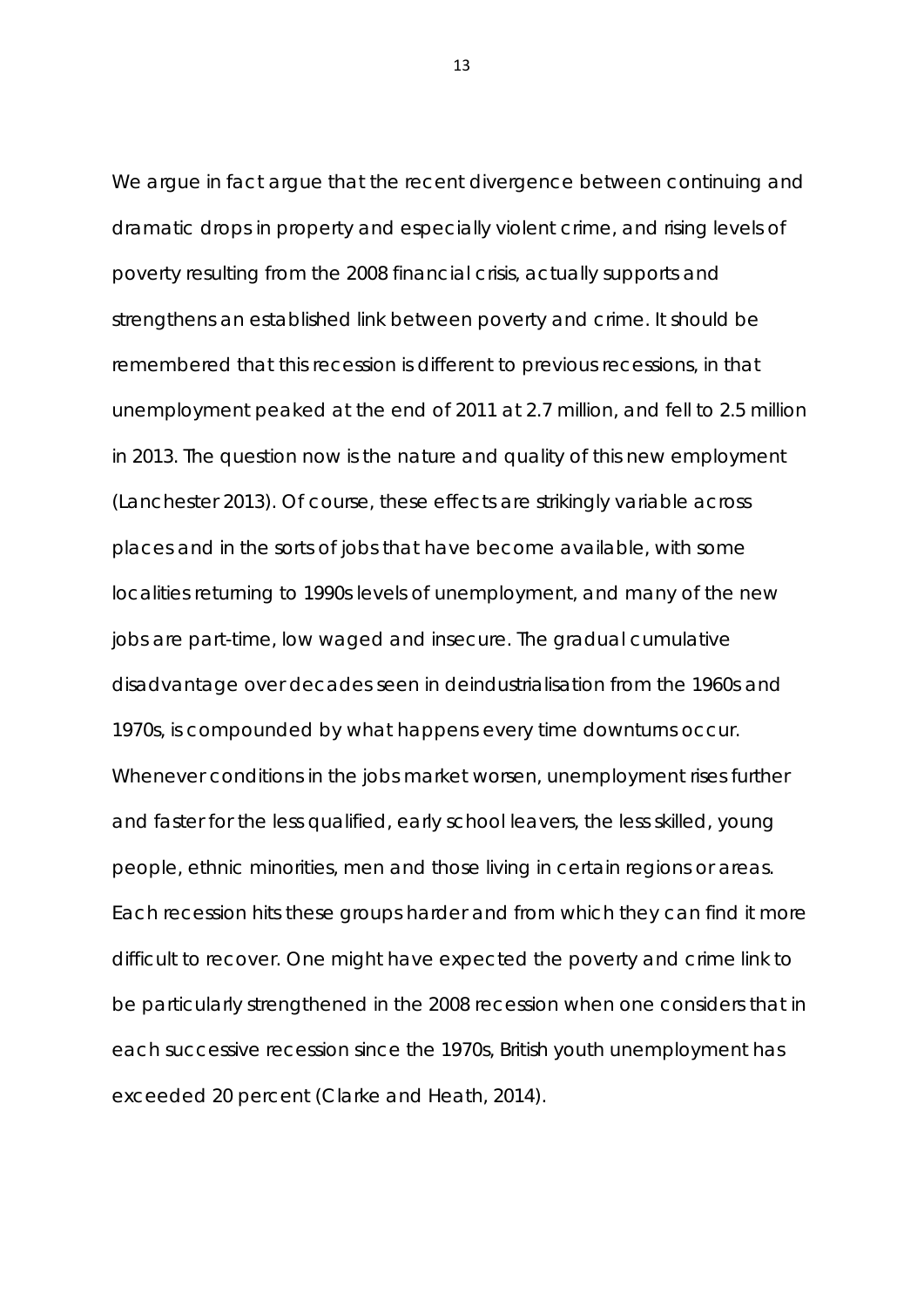The differences are that poor children are now twice as likely to come from a working home than from a home without work, individuals have not remained unemployed once recovery came, relative poverty in Britain actually *fell* through the initial stages of the 2008 recession because of plunging average incomes, and absolute poverty in Britain remained stable compared to any other major western country, in part because of Britain's system of family tax credits (Clarke and Heath, 2014). It was only after 2010 and with the arrival of the Coalition's 'austerity' policies that conditions for the poor became much harder (see Schui, 2014; Blyth, 2013). Finally, the inextricable thread linking policy towards youth poverty over the past thirty five years is still the problem of youth unemployment. There has however, been a shift from the centrality of youth unemployment to young people experiencing underemployment (MacDonald 2011). This refocuses attention on how poor young men not in education, employment or training ('NEET'), can churn between insecure low level jobs and unemployment over the long-term. Significantly, the number of underemployed men has increased by over a half during the 2008 UK recession and, significantly, one in five of the underemployed are aged between 16 and 24.

## **Poor young men and crime under 'austerity'**

Those aged 16-24 have fared particularly badly since the 2008 recession having faced the highest rates of unemployment, redundancy and decline in employment. There are 1.7 million young people aged 16-24 living in 'lowincome' households and, of these, 1.1 million are single adults without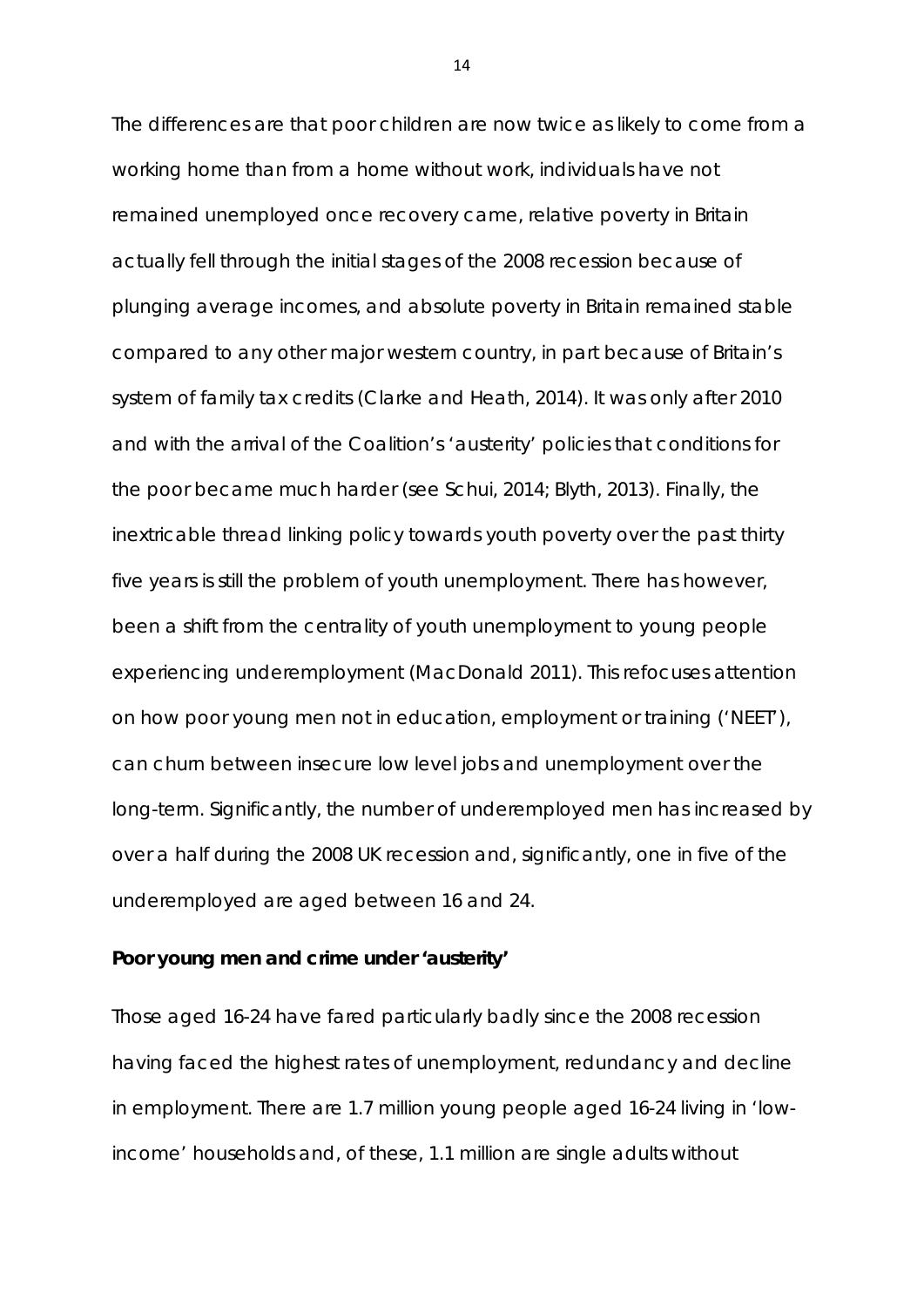children – a much greater proportion than for older age groups. Since the mid-1990s one third of 16-24 year-olds have suffered poverty compared to a fifth of older working age adults. The 2008 recession exacerbated the growth to more than one in every seven or a million 16-24 year olds in England who are not in education, employment or training (NEET). More young people have no experience of paid work. Although the NEET group is diverse and dynamic in the routes by which they become, stay or leave their NEET status, poor young men face particular difficulties accessing and maintaining employment. Change to more work in service sector employment that employ large numbers of young people such as retail, leisure and hospitality, requires the sorts of 'soft skills' and 'job-ready' performance that are less developed among poor young men, who in any case increasingly compete for the same types of jobs as young women (Sissons and Jones 2012).

The transition from Labour to the Coalition government continued to discipline poor young people to accept low-paid, insecure work and unemployment thereby entrenching their poverty and disadvantage (Melrose 2012). Labour's *New Deal for Young People* paved the way by extending the element of compulsion introduced by the Conservative's Job Seekers' allowance in the 1980s. The penalties and sanctions placed on claimants under 25-years-old for refusing 'to take up opportunities' were increased in severity with each failure to comply by the Coalition's Welfare Reform Bill (2011). Why were a disproportionate share of these sanctions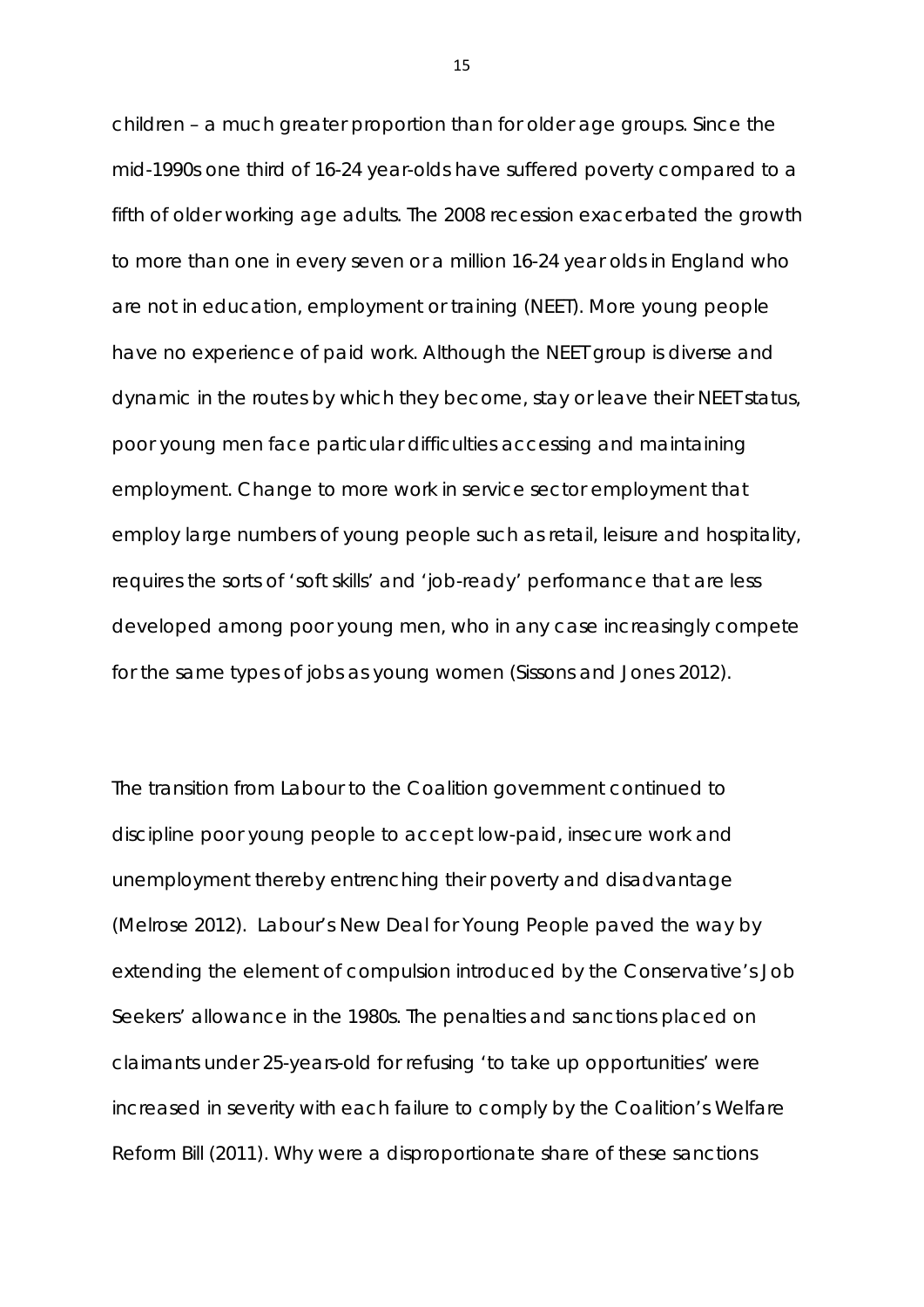levied on the under 25s and why have sanctions grown in number? (MacInnes et al 2013). While under Labour, participation in NDYP was made compulsory for 18-24 year olds who had been unemployed for six months or more, the Coalition withdrew the Future Jobs Fund, increasing the chance that young people aged 16-24 will be NEET and unemployed. Labour introduced Education Maintenance Allowances (EMAs) in 2004, aimed at the children of poor families whose participation rates in post-16 education were particularly low. EMAs offered payments of up to £40 per week to stay in education past the age of 16 and were particularly successful in encouraging poor boys living in urban areas to stay. Evaluations concluded that the largest impact improving the destinations of young people were on poor families and young men (Coles 2011). The Coalition government abolished the EMAs on coming to power in 2010, and withdrew support for more than 100,000 poor 18-25 year olds who had been unemployed for over six months, guaranteeing them new jobs paying at least national minimum wage (Coles 2011). This – the Young Persons Guarantee and Future Jobs Fund – introduced in 2009, aimed at helping young people to escape the impact of the 2008 recession was judged successful. Why then were EMAs and the Future Jobs Fund aimed at alleviating the social and economic conditions of poor young men withdrawn?

According to MacInnes et al (2014) male earnings have fallen most between 2008 and 2013 and there has been an increase in the proportion of men who are low paid as male pay has fallen. Although unemployment is now falling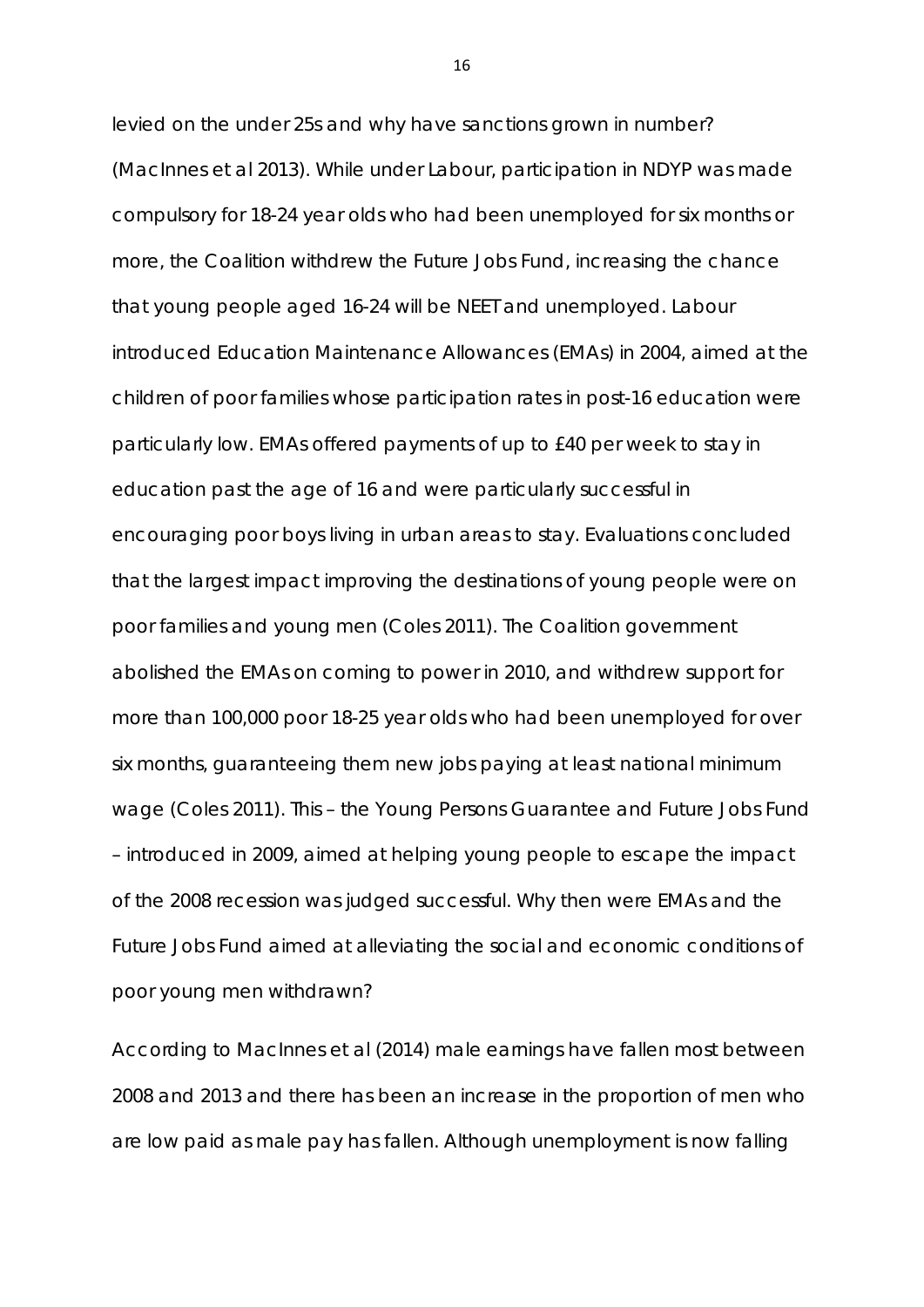quickly for young adults 18 percent of adults aged 16–24 were unemployed, compared with 5 per cent of aged 25 and over in 2014. Young adult unemployment has been substantially higher than older adult unemployment throughout the entire period 1992 to 2014. Although the young adult unemployment rate has fallen quickly recently, it remains substantially higher than for older adults. The most striking trend over this period has been a halving of the poverty rate for lone parents, due to steep rise in the lone parent employment rate over this period, along with the introduction of tax credits. Contrastingly, over the same period 16 to 29-year-olds were the only group to see an increase in its poverty rate. Young adults (16 to 24) make up 40 per cent of the unemployed, despite being just 17 per cent of the workingage population. Their share of total unemployment rose steadily from the early 1990s, reaching a peak in 2008 of 45 per cent. Around one in eight under-25s is now unemployed – at least twice the rate of any other age group (Kenway 2015).

Initially, as a result of decisions made under Labour, the poor were protected during the Coalition's first two years up to 2012-13 at a time when real earnings fell during the recession. There will already have been a sharp rise in relative poverty between 2012/13 and 2014/15 for children and for workingage non-parents, and then a further rise to 2020/21, with the relative child poverty rate reaching 21 per cent, up 3.5 percentage points from 2012/13. There will continue to be stricter administration of many out-of-work benefits,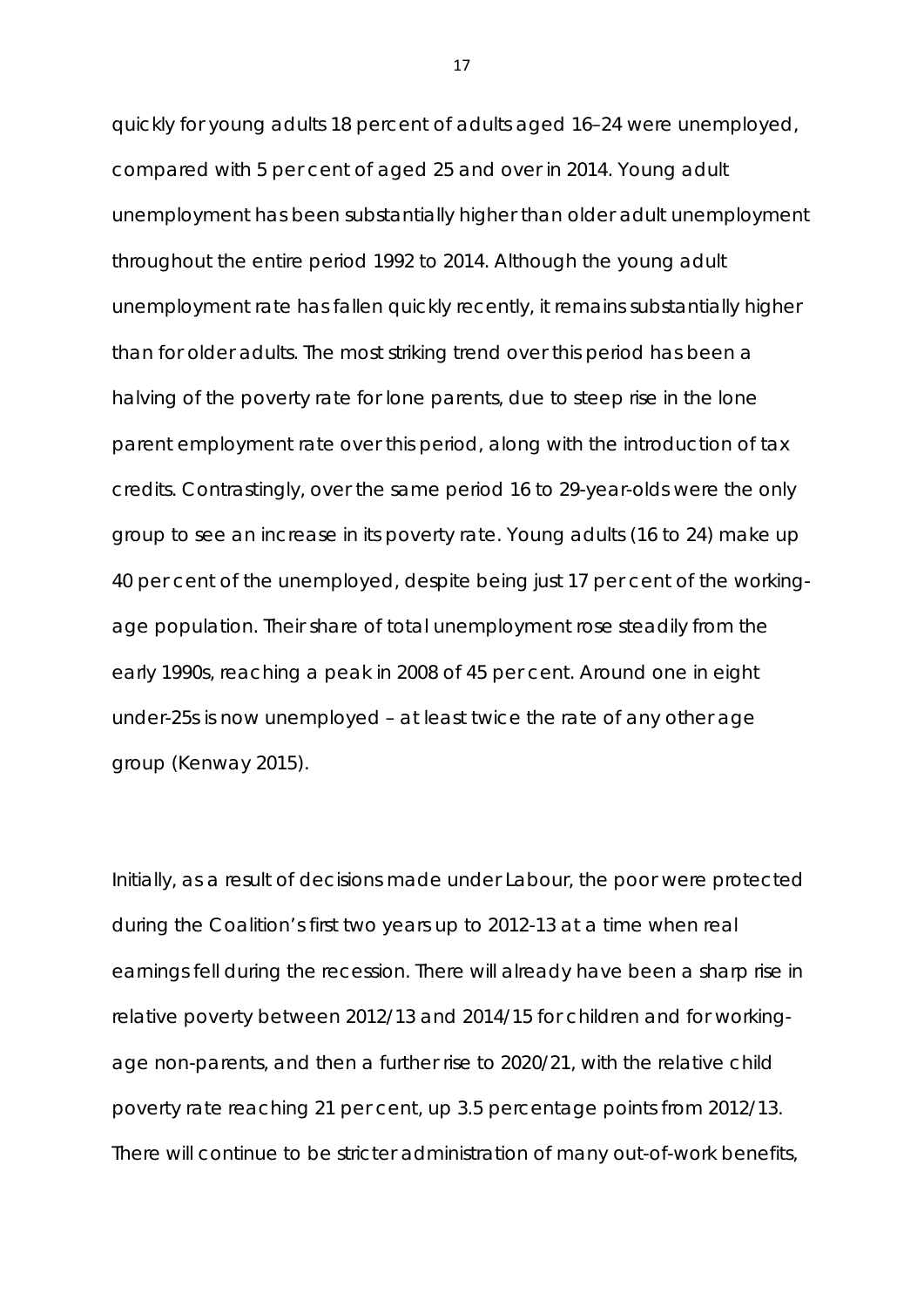including much greater use of 'sanctions' imposed on unemployed and other claimants for not meeting particular job-search requirements (Hills 2015). Meanwhile, the recently elected Conservative government still faces a weak system of apprenticeships for young people and relatively ineffective mechanisms for helping workless people back into work. We saw how the Coalition's supply side measures in the labour market represented evolution rather than revolution. Labour's 'welfare to work' programme was reformed, but the aims remained similar (McKnight and Hills 2015).

Overall, work, welfare and criminal justice policies that fall particularly harshly upon poor young men have required them to behave in a certain way to access welfare cash benefits, housing or support services. Enforced through penalties or 'sanctions' that reduce, suspend or end access to these goods, behavioural requirements are now used much more frequently, and their severity have increased, particularly in respect of out-of-work-benefits. Benefit sanctions are having a strongly disproportionate effect on poor young people under 25, and there is also evidence of severe impacts on homeless people and other vulnerable groups. This enlargement of the scope and range of behaviours covered, particularly in relation to Anti-Social Behaviour (ASB), social housing and homelessness, has led Watts et al (2014) to conclude that any benefits in terms of improvements to street-based lifestyles and ASB, may be offset by the hardship faced by those failing to meet behavioural conditions.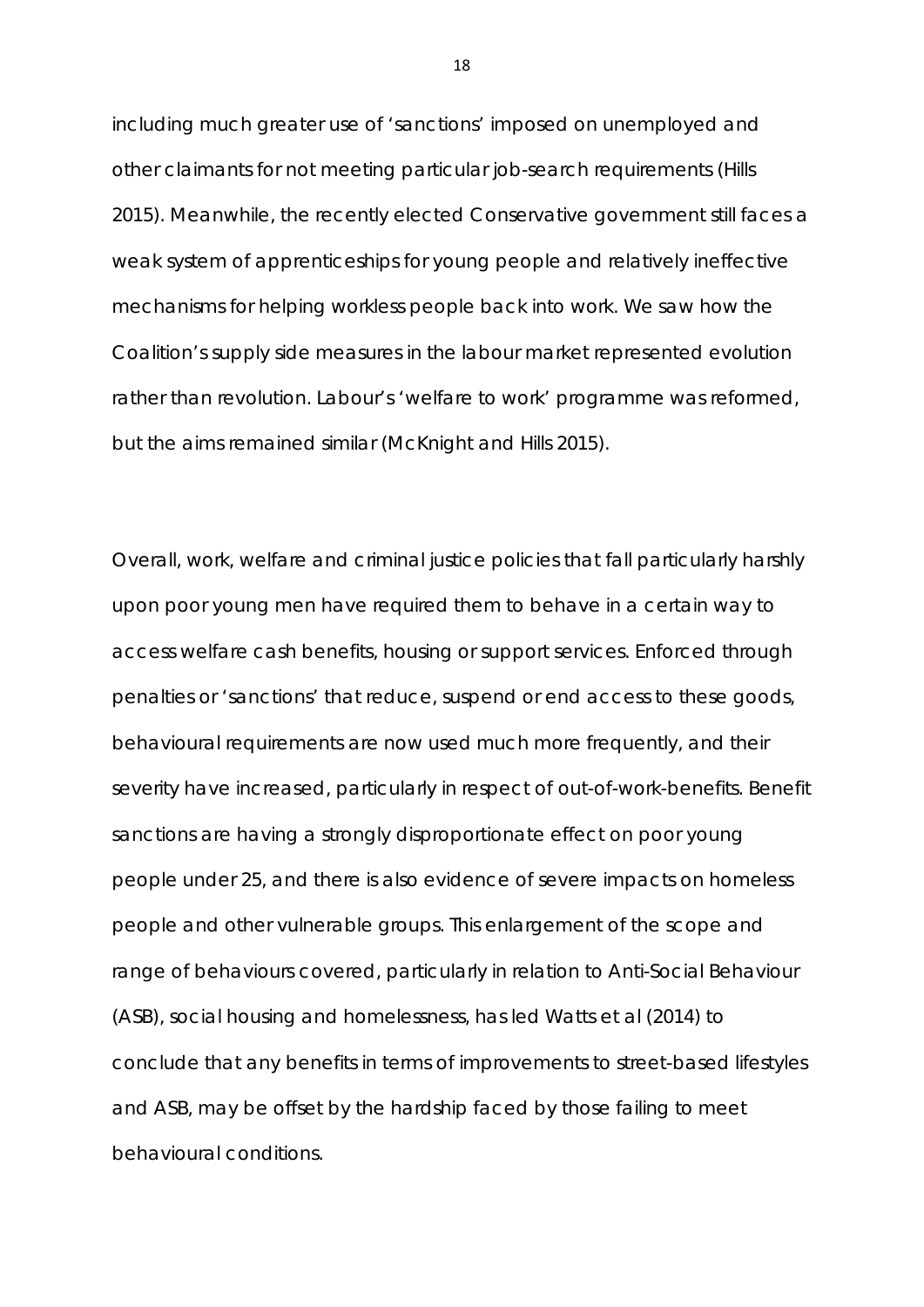While the Labour Government's tax and benefit reforms and policies towards poverty since 1997 reduced child poverty and benefited parents with children, poverty rates for working-age adults without children had reached record levels by 2002/03 (Hills and Stewart 2004). Meanwhile poor young people today face the same difficulties finding employment as they experienced in the past. The continuities with the past are perhaps most clearly seen in the Prime Minister's proposal to remove entitlement to housing benefit for all people aged 16-24, subsequently amending this for unemployed people aged 18 to 21 only, inevitably increasing poverty and homelessness for this group. Similarly, at the time of writing, the current Conservative government are to make sure that unemployed 18- to 21-yearolds will have to claim a youth allowance under the Full Employment and Welfare Benefits Bill, with strict conditionality. After six months, they will have to start an apprenticeship or training to continue to receive money. As MacDonald (2011) has argued in respect of policy towards the problem of youth unemployment and underemployment since 1980, 'Plus ça change, plus c'est la même chose'. The young in general, and this group in particular, now face the most precarious future as youth unemployment rose at twice the average rate through the financial crisis and during 2014 stood at three times the national average. In 2014 some 950,000 young people aged 16-24 were not only unemployed but also not in education or training (Lansley and Mack 2015).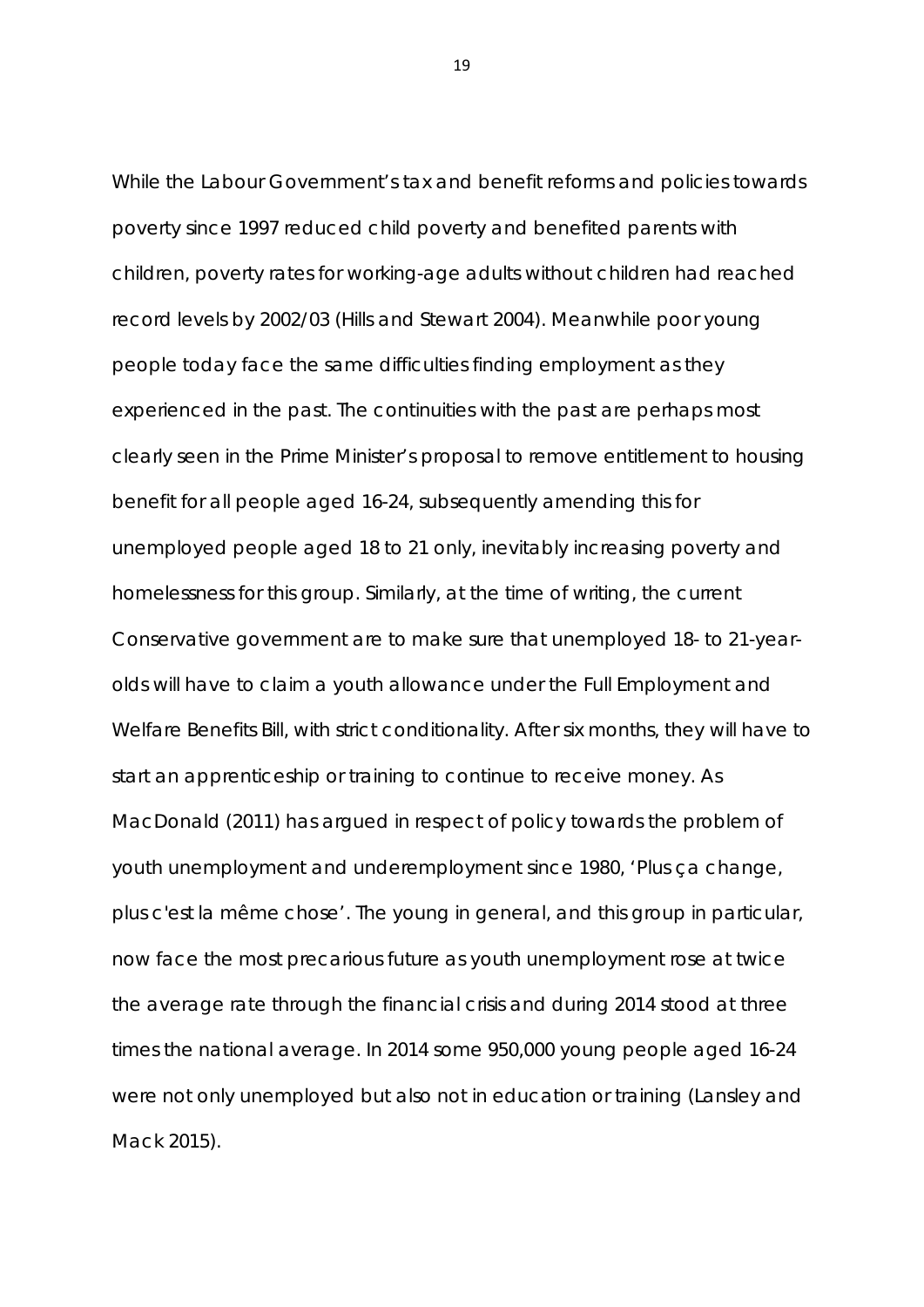# **Discussion and conclusion**

Begun around 1980 reforms over thirty five years in the areas of education and training, welfare, housing and the labour market policy have had consistently and systematically adverse effects on single teenage and young adult men without children living in poor areas. As worrying levels of youth unemployment began to appear after 1977 this group occupied places and times where crime and murder rates more than doubled, unemployment soared, and 'poverty drugs' became endemic (Thompson 2014, MacDonald and Marsh, 2005). Turning to poor, young, childless, working class men, policy and popular fears have engendered the group as the most undeserving of the poor. Of course, other social groups have suffered disproportionate poverty too – and the sort of vilification reserved for poor young men – most notably lone parents (Hills and Stewart 2004). It is the relentlessness with which poor young men have seen their poverty worsen and its alleviation fade over thirty five years that is striking. In worsening poor young men's social and economic conditions, policies have exposed them to criminal temptations and opportunities that might otherwise not have existed. Instead of preventing and alleviating their poverty, policies have hastened and deepened it. In this sense they are the most 'undeserving' and 'punished' of the able-bodied poor (Wacquant 2009).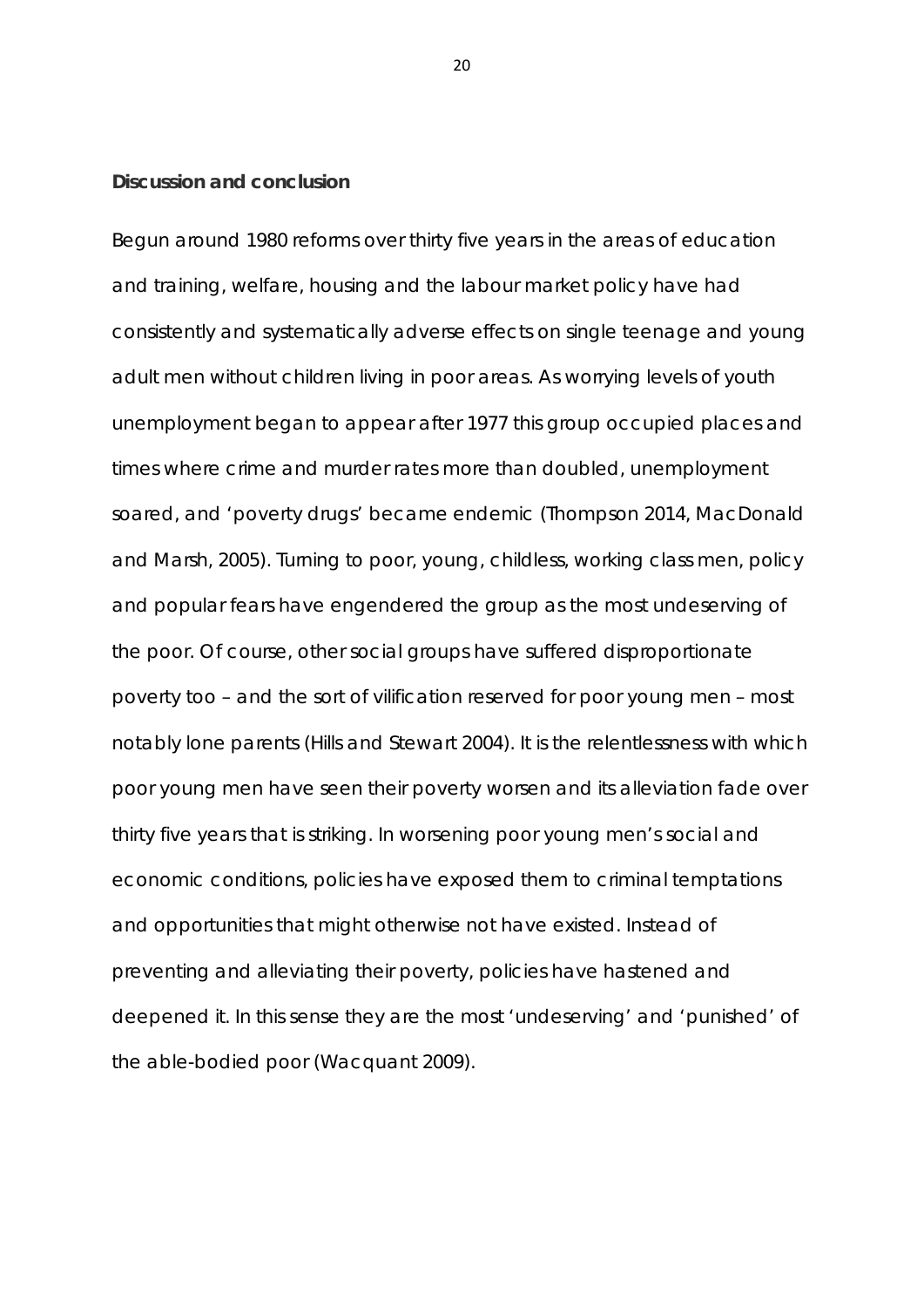Long standing policies towards alleviating poverty have focused on pensioners, lone parents and couples with children, particularly the children of the working poor. The living standards of families with children – both couples and lone parents – were protected in part by the subdued effects of the 2008 recession on making families entirely workless, but also because of increases to tax credits at that time among those remaining in work. The group seeing the most dramatic rises in poverty and worklessness during the period were young single adults without children, living alone (Schumuecker 2013, Padley and Hirsch 2013). Since the 2008 recession, young single men living in poor areas have suffered the most and rising hardship. Whether this presages rises in the crime rate seen in previous recession's remains to be seen.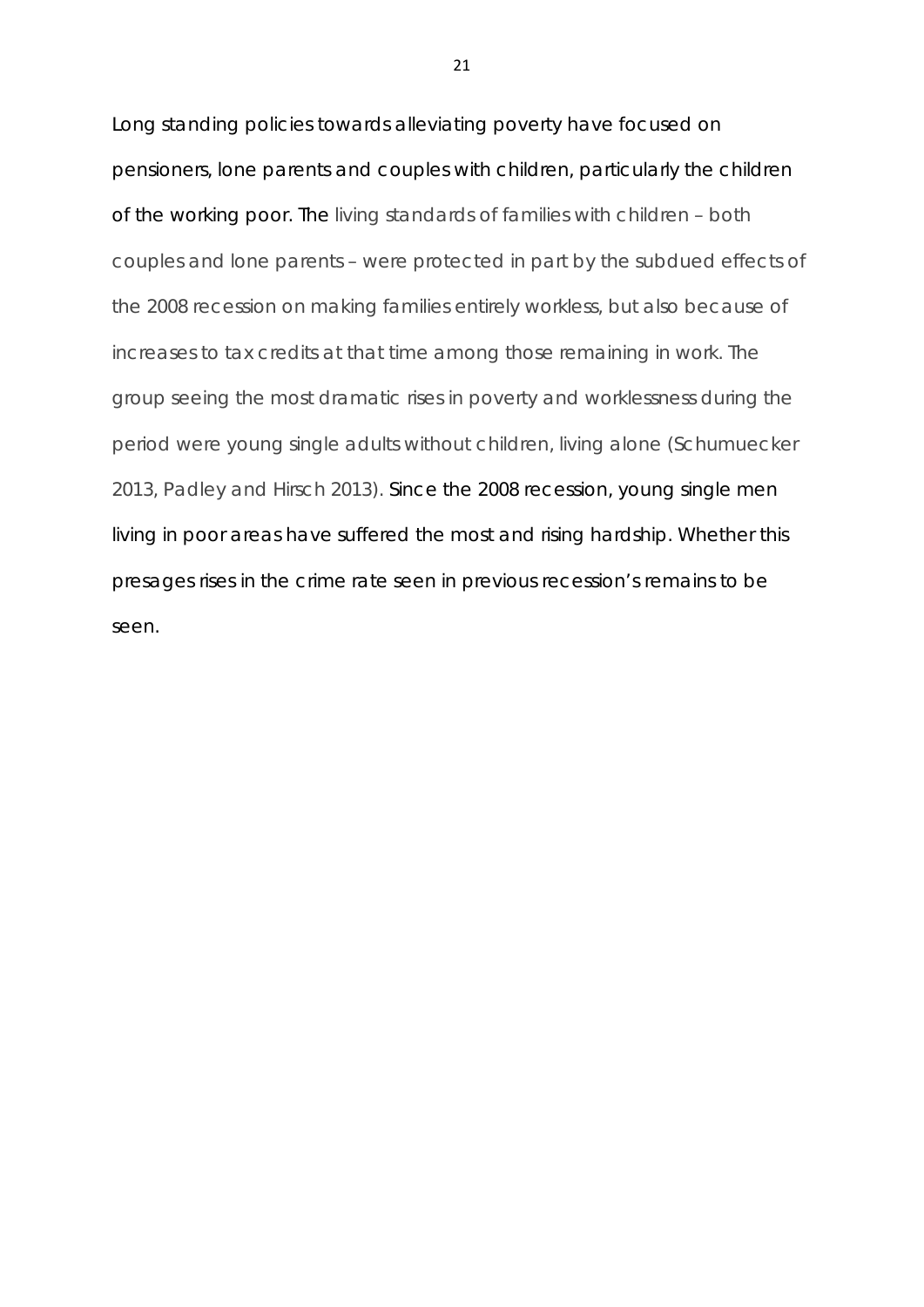#### **References**

Atkinson, A. B. (2015) *Inequality: What can be done?* London: Harvard University Press.

Bjerk, D. (2007) 'Measuring the relationship between youth criminal participation and household economic resources', *Journal of Quantitative Criminology*, 23: 23-39.

Blyth, M. (2013) *Austerity: The History of a Dangerous Idea*, Oxford: Oxford University Press.

Bottoms, A., Shapland, J., Costello, A., Holmes, D. and Muir, G. (2004) 'Towards Desistance: Theoretical Underpinnings for an Empirical Study', *The Howard Journal*, Vol 43 (4): 368-389.

Braithwaite, J (1981) The Myth of Social Class and Criminality Reconsidered, *American Sociological Review*, 46(1): 36-57.

Bruinsma, G. J. N., Pauwels, L. J. R., Weerman, F. M. and Bernasco, W. (2013) 'Social Disorganization, Social Capital, Collective Efficacy and the Spatial Distribution of Crime and Offenders: An Empirical Test of Six Neighbourhood Models for a Dutch City', *British Journal of Criminology*, 53 (5): 942-963.

Bynner, J., Elias, P., McKnight, A., Pan, H. and Pierre, G. (2002) *Young people's changing routes to independence*, York: JRF.

Carlen, P. (1996) *Jigsaw: Political Criminology of Youth Homelessness*, Maidenhead: Open University Press.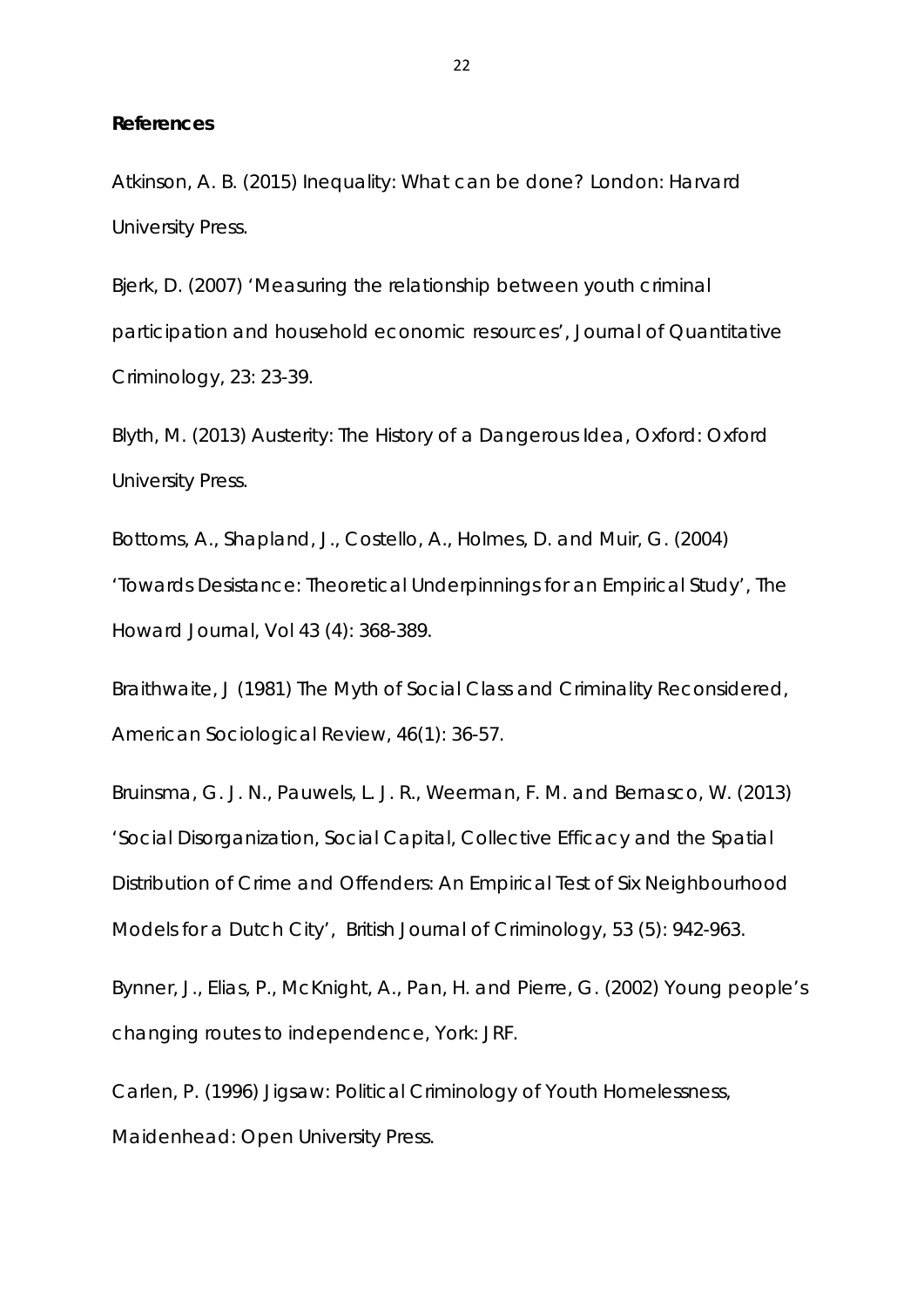Clark, T. and Heath, A. (2014) *Hard Times: The Divisive Toll of The Economic Slump*, London: Yale University Press.

Coles, B. (2011) 'Youth', in (eds.) Yeates, N., Haux, R., Jawad, M. and Kilkey, M., *In Defence of Welfare: The Impacts of the Spending Review*, available at social-policy.org.uk/downloads/idow.pdf

Dorling, D, (2014) 'Mapping the Thatcherite legacy: the human geography of social inequality in Britain since the 1970s', in Farrall, S. and Hay, C. (eds.) *The Legacy of Thatcherism: Assessing and Exploring Thatcherite Social and Economic Policies*, Oxford: Oxford University Press and The British Academy.

Farrall, S. and Hay, C. (2010) 'Not So Tough On Crime? Why Weren't the Thatcher Governments More Radical in Reforming the Criminal Justice System?' *British Journal of Criminology*, 50: 550-569.

Farrall, S. and Jennings, W. (2014) 'Thatcherism and crime: the beast that never roared?' in Farrall, S. and Hay, C. (eds.) *The Legacy of Thatcherism: Assessing and Exploring Thatcherite Social and Economic Policies*, Oxford: Oxford University Press and The British Academy.

Fergusson, D., Swain-Campbell, N., & Horwood, J. (2004). How does childhood economic disadvantage lead to crime? *Journal of child psychology and psychiatry* 45: 956-66.

Grover, C. (2008) *Crime and Inequality*, Cullompton: Willan.

Hall, S., Critcher, C., Jefferson, T., Clarke, J. and Roberts, B. (1978) *Policing the Crisis: Mugging, the State, and Law and Order*. London: Macmillan.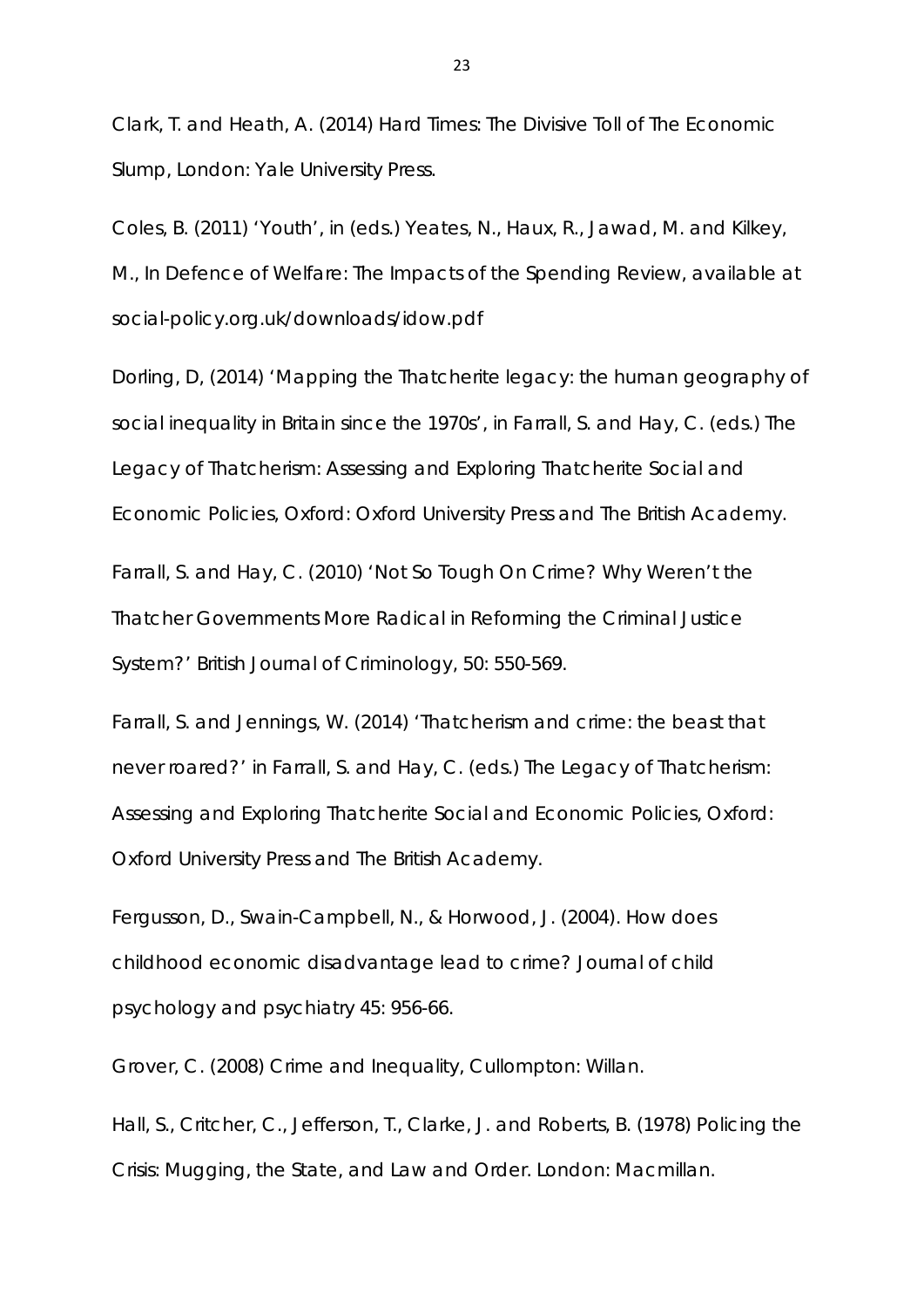Hallsten, M., Szulkin, R. and Sarnecki, J. (2013) 'Crime as a Price of Inequality? The Gap in Registered Crime between Childhood Immigrants, Children of Immigrants and Children of Native Swedes', *British Journal of Criminology*, 53 (3): 456-481.

Hay, C. and Forrest, W. (2009) 'The implications of family poverty for a pattern of persistent offending' Savage, J. (ed.) *The development of persistent criminality*, Oxford: Oxford University Press.

Hill, M. and Walker, A. (2014) 'What were the lasting effects of Thatcher's legacy for social security? The burial of Beveridge? In Farrall, S. and Hay, C. (eds.) *The Legacy of Thatcherism: Assessing and Exploring Thatcherite Social and Economic Policies*, Oxford: Oxford University Press and The British Academy.

Hills, J. (2015) The Coalition's Record on Cash Transfers, Poverty and Inequality 2010-2015, CASE, Summary Working paper 11. Available at <http://sticerd.lse.ac.uk/dps/case/spcc/WP11.pdf>

Hills, J. and Stewart, K. (eds.) (2004) *A more equal society? New Labour, poverty, inequality and exclusion*, Bristol: The Policy Press.

Hooghe, M., Vanhoutte, B., Hardyns, W. and Bircan, T. (2011) 'Unemployment, Inequality, Poverty and Crime: Spatial Distribution Patterns of Criminal Acts in Belgium 2001-6', *British Journal of Criminology*, 51 (1): 1-20.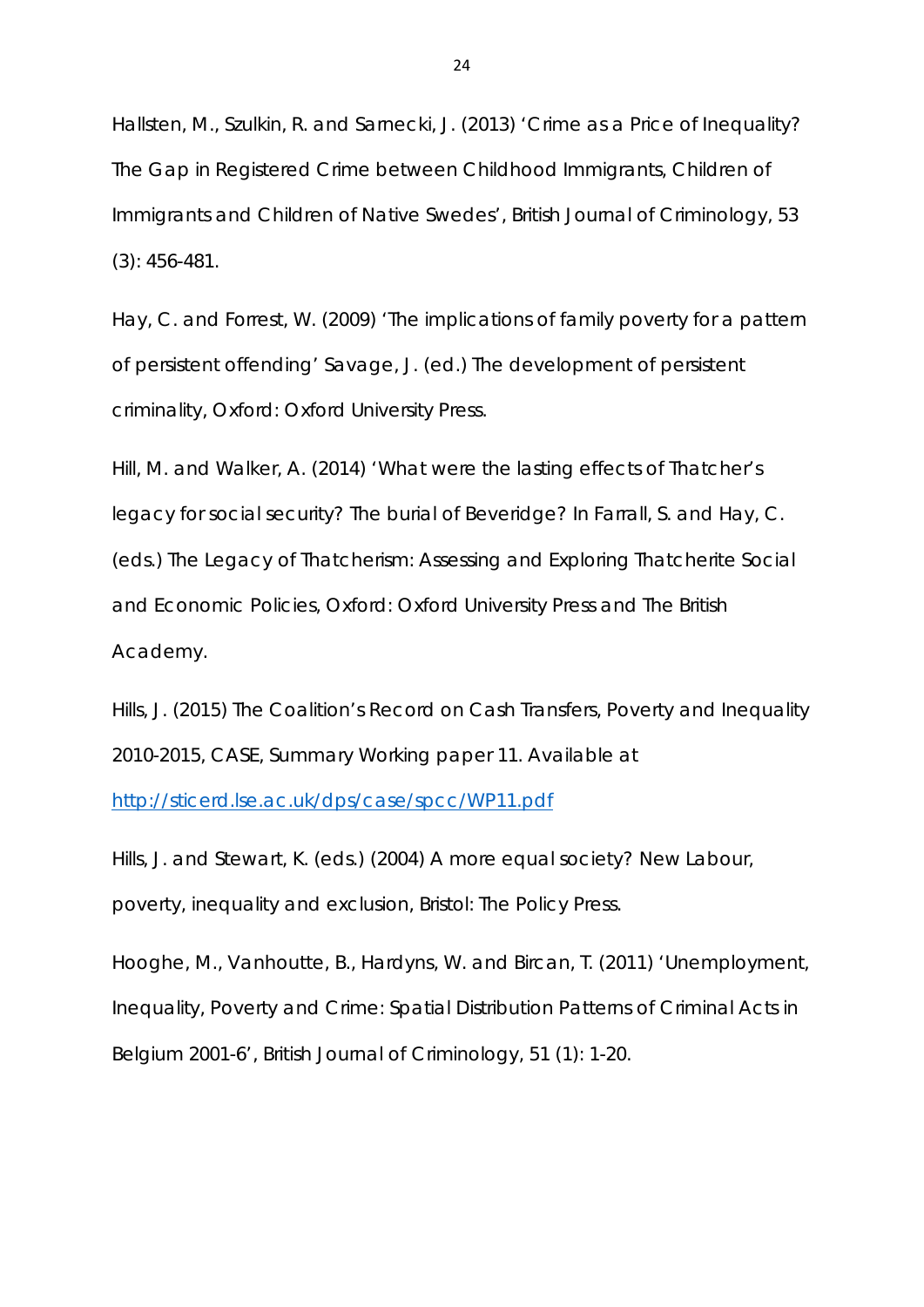Jarjoura, G. R., Triplett, R. A., & Brinker, G. P. (2002) 'Growing up poor: Examining the link between persistent childhood poverty and delinquency', *Journal of Quantitative Criminology*, 18: 159-87.

Jones, G. (2002) *The Youth Divide: Diverging paths to adulthood*, York: JRF.

Kawachi, I., Kennedy, B. P. and Wilkinson, R. G. (1999) 'Crime: social disorganization and relative deprivation', *Social Science and Medicine* 48(6):719-31.

Kennedy, B.P., Kawachi, I., Prothrow-Stith, D., Gibbs, B. and Lochner, K. (1998) 'Social capital, income inequality and firearm violent crime', *Social Science Medical Journal*, 47: 7-17.

Kenway, P. Bushe, S., Tinson A. and Born, T. B. (2015) *Monitoring Poverty and Social Exclusion in Scotland 2015*, York: JRF and New Policy Institute.

Lanchester, J. (2013) 'Let's Call It Failure', *London Review of Books*, Vol 35, No 1: 3-6, January.

Lansley, S. and Mack, J. (2015) *Breadline Britain: The Rise of Mass Poverty*, London: Oneworld Publications.

MacDonald, R. (2011) 'Youth transitions, unemployment and underemployment: Plus ça change, plus c'est la même chose?', *Journal of Sociology*, 47 (4), pp.427-444.

MacDonald, R. and Marsh, J. (2005) *Disconnected Youth? Growing Up in Britain's Poor Neighbourhoods*, London: Palgrave.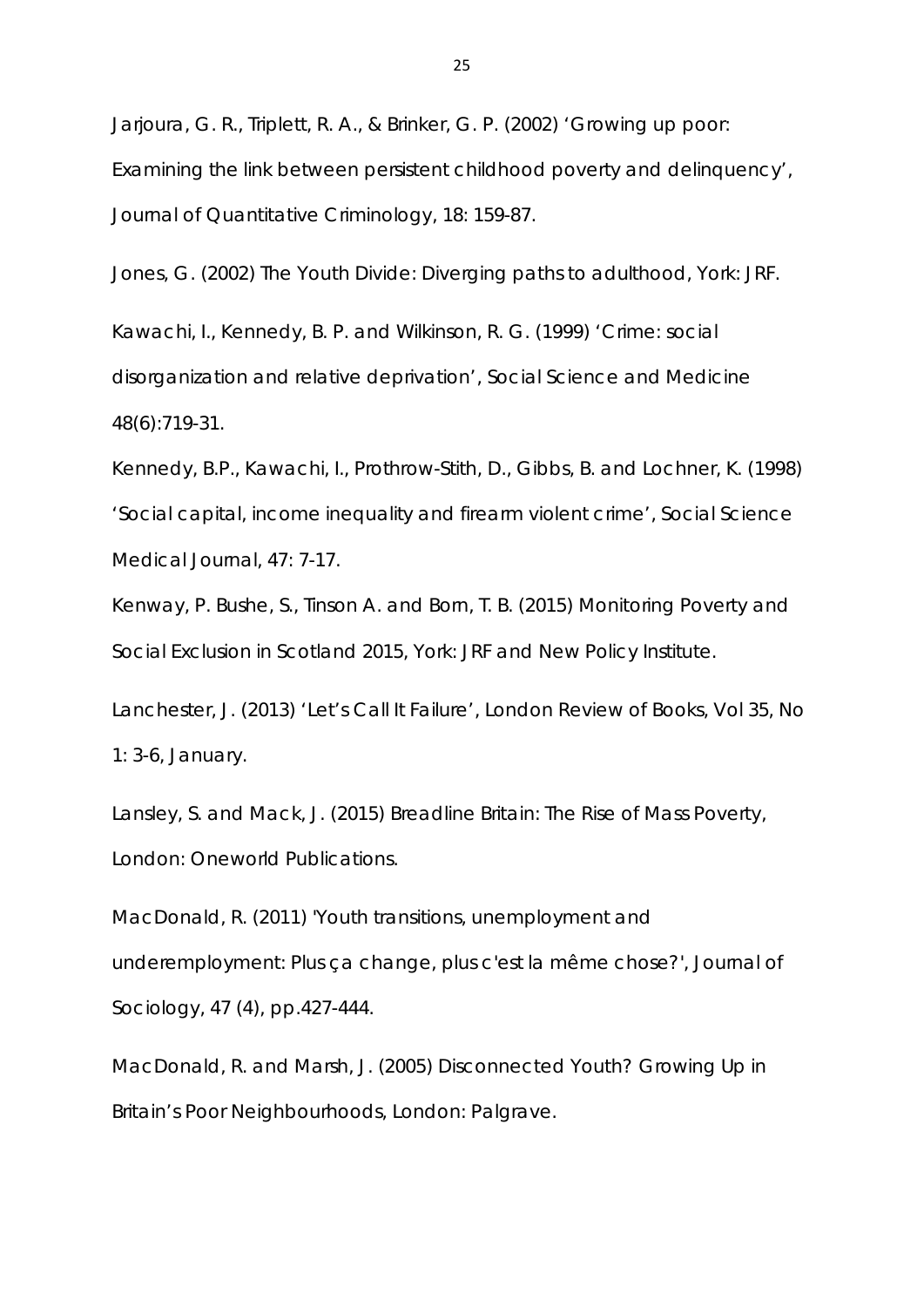MacInnes, T., Aldridge, H., Bushe, S., Kenway P. and Tinson, A. (2013) *Monitoring Poverty and Social Exclusion 2013*, York: JRF and New Policy Institute.

MacInnes, T., Aldridge, H., Bushe, S., Kenway P., Tinson, A. and Born, T. B. (2014) *Monitoring Poverty and Social Exclusion 2014*, York: JRF and New Policy Institute.

McKnight, A. and Hills, J. (2015) *The Coalition's Record on Employment: Policy, Spending and Outcomes 2010-2015*, CASE, Summary Working paper 15. Available at<http://sticerd.lse.ac.uk/dps/case/spcc/SWP15.pdf>

Melrose, M. (2012) 'Young people, Welfare Reform and Social Insecurity', *Youth & Policy*, No. 108, March.

Messner, S. F. (1989) 'Economic discrimination and societal homicide rates: further evidence on the cost of inequality', *American Sociological Review* 54: 597-611.

Nilsson, A., Backman, O. and Estrada, F. (2013) 'Involvement in Crime, Individual Resources and Structural Constraints: Processes of Cumulative (Dis)Advantage in a Stockholm Birth Cohort', *British Journal of Criminology*, 53 (2): 297-318.

Padley, M. and Hirsch, D. (2013) *Households below a minimum income standard: 2008/09 to 2010/11*, York: JRF programme Paper.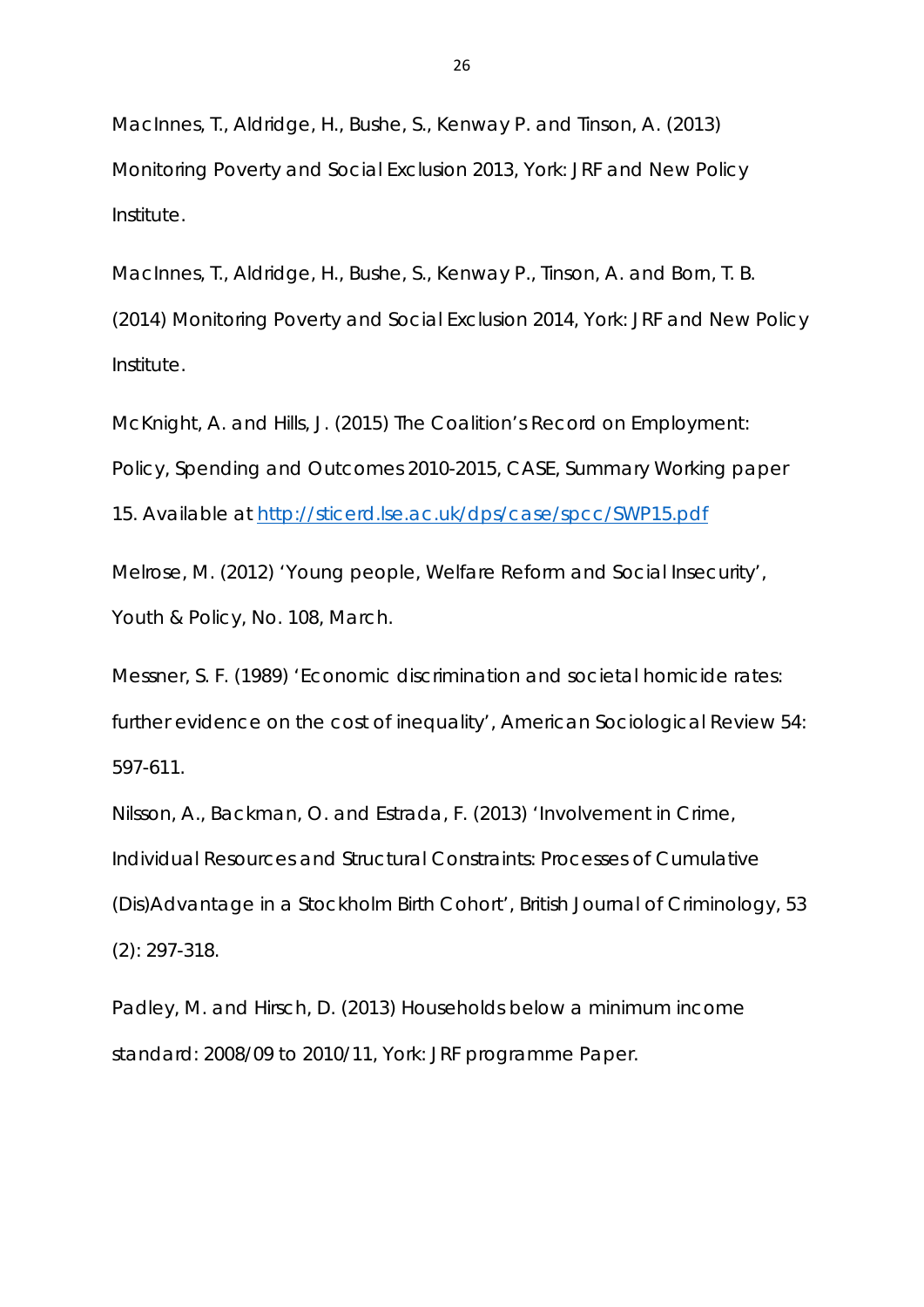Pridemore, W. A. (2011) 'Poverty Matters: A Reassessment of the Inequality-Homicide Relationship in Cross-National Studies', *British Journal of Criminology*, 51 (5): 739-772.

Rutter, M. and Giller, H. (1983) *Juvenile Delinquency: Trends and Perspectives*, London: The Gilford Press.

Sampson, R. J. and Laub, J. H. (1993) *Crime in the making: Pathways and turning points through life*, London: Harvard University Press.

Schmuecker, K. (2013) *Recession pushes more young single people below minimum income standard*, York: JRF.

Schui, F. (2014) *Austerity: The Great Failure*, London: Yale University Press.

Sissons, P. and Jones K. (2012) *Lost in transition? The changing labour market and young people not in employment, education or training*, London: The Work Foundation.

Skarðhamar, T. (2009) 'Family dissolution and children's criminal careers', *European Journal of Criminology*, 6: 203-23.

Sutherland, A., Brunton-Smith, I. and Jackson, J. (2013) 'Collective Efficacy, Deprivation and Violence in London', *British Journal of Criminology*, 53: 1050- 1074.

Thompson, H. (2014) 'The Thatcherite economic legacy', in Farrall, S. and Hay, C. (eds.) *The Legacy of Thatcherism: Assessing and Exploring Thatcherite*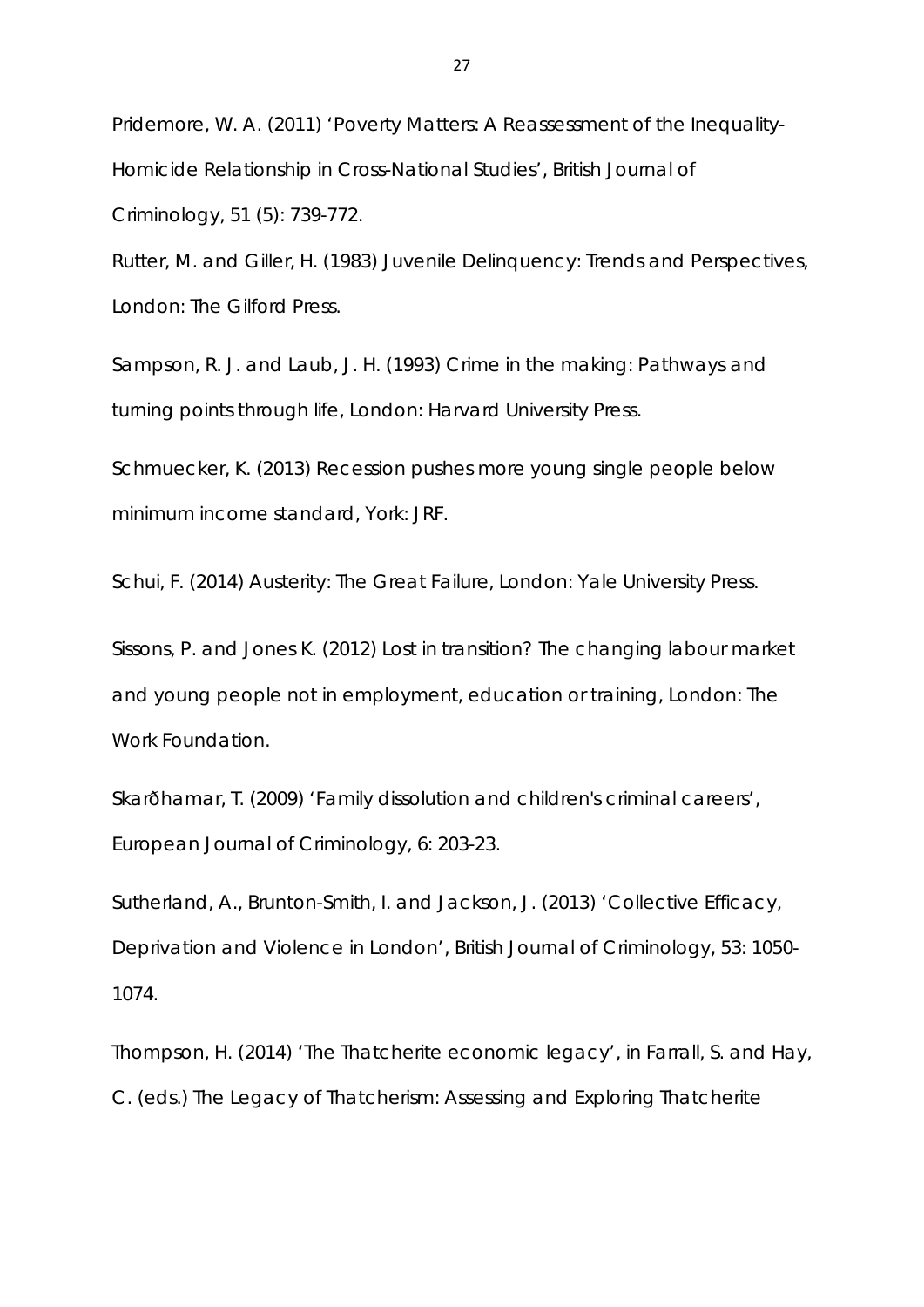*Social and Economic Policies*, Oxford: Oxford University Press and The British Academy.

Tittle, C. R. (1983) 'Social class and criminal behavior: A critique of the theoretical foundation', *Social Forces*, 62: 334-58.

Tittle, C. R. and Meier, R. F. (1990) 'Specifying the SES/Delinquency relationship', *Criminology*, 28, 2: 271-300.

Tittle, C. R., Villemez, W. and Smith, D. A. (1978) 'The Myth of Social Class and Criminality: An Empirical Assessment of the Empirical Evidence', *American Sociological Review*, 43(5): 643-656.

Tombs, R. (2014) *The English and Their History*, London: Allen Lane.

TUC (2013) *Welfare Benefits: A necessity not a lifestyle choice*, London: TUC. Tunstall, R., Lupton, R., Green, A., Watmough, S. and Katie Bates, K. (2012) *Disadvantaged young people looking for work: a job in itself?* York: JRF.

Verbruggen, J., Blokland, A. J. and van der Geest, V. R. (2012) 'Effects of Employment and Unemployment on Serious Offending in A High-Risk Sample of Men and Women from Ages 18 to 32 in the Netherlands', *British Journal of Criminology*, 52 (5): 845-869.

Vickerstaffe, S. A. (2003) 'Apprenticeships in the "golden age": were youth transitions really smooth and unproblematic back then?' *Work, Employment and Society*, Vol. 17 (2): 269-287.